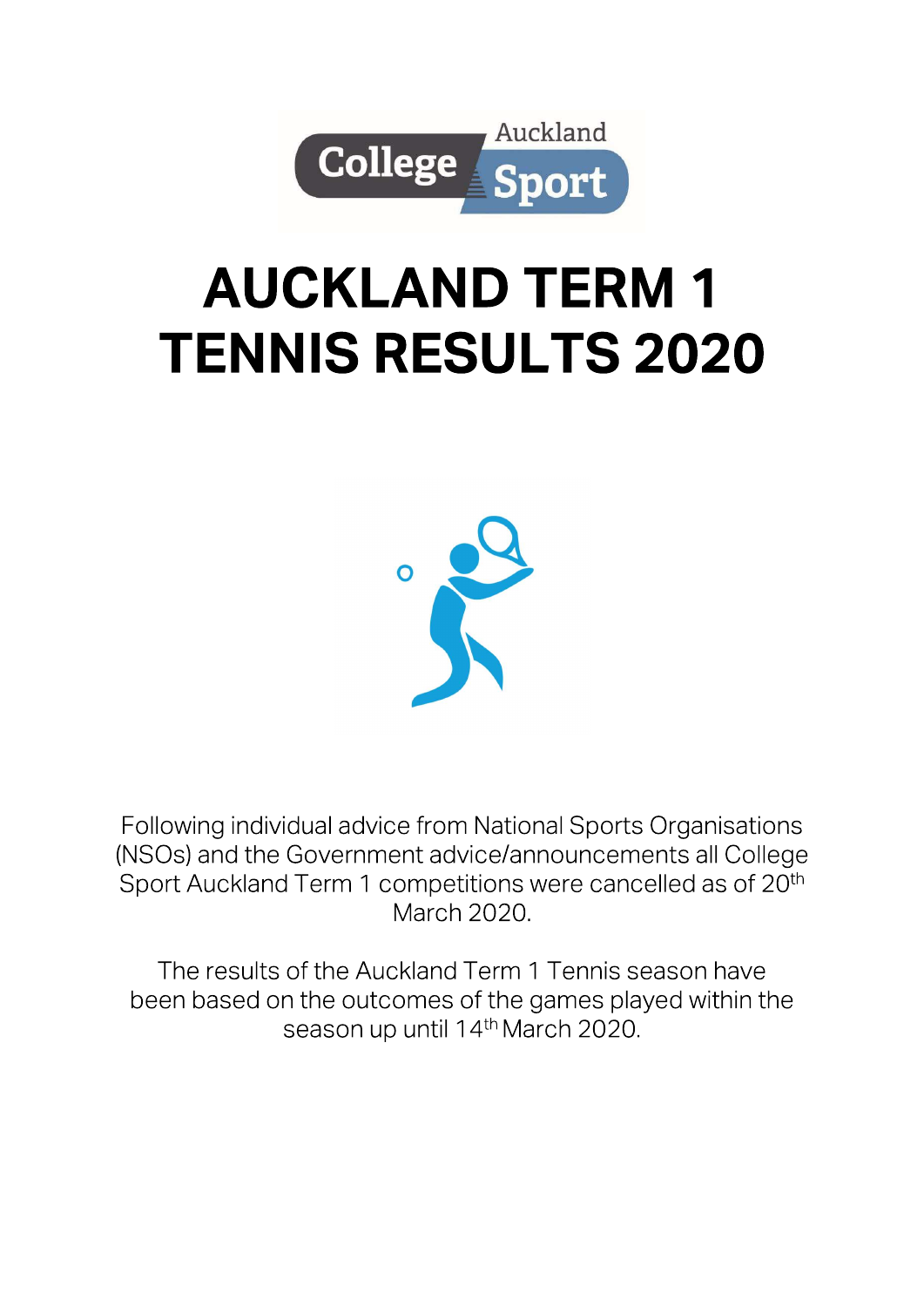# College Sport Auckland

### Results for Senior B Boys Pool A

| <b>Teams</b>           |                        | <b>Note</b> |                       | <b>Winner</b>   |                        |                        | <b>Score</b> |               |
|------------------------|------------------------|-------------|-----------------------|-----------------|------------------------|------------------------|--------------|---------------|
| 22-Feb-20              |                        |             |                       |                 |                        |                        |              |               |
| Saint Kentigern 5 Blue | Auck Grammar B3        |             |                       |                 |                        | Saint Kentigern 5 Blue | $6 - 3$      |               |
| Auck Grammar B5        | Dilworth               |             |                       | Dilworth        |                        |                        | $9 - 0$      |               |
| <b>Auck Grammar B1</b> | <b>Bye</b>             |             |                       |                 |                        |                        |              |               |
| 29-Feb-20              |                        |             |                       |                 |                        |                        |              |               |
| Auck Grammar B5        | Saint Kentigern 5 Blue |             |                       |                 |                        | Saint Kentigern 5 Blue | $6 - 3$      |               |
| Dilworth               | Auck Grammar B1        |             |                       | <b>Dilworth</b> |                        |                        | $8 - 1$      |               |
| Auck Grammar B3        | Bye                    |             |                       |                 |                        |                        |              |               |
| 07-Mar-20              |                        |             |                       |                 |                        |                        |              |               |
| Dilworth               | Saint Kentigern 5 Blue |             |                       | <b>Dilworth</b> |                        |                        | $5 - 4$      |               |
| <b>Auck Grammar B1</b> | Auck Grammar B3        |             |                       |                 | <b>Auck Grammar B1</b> |                        | $8 - 1$      |               |
| Auck Grammar B5        | Bye                    |             |                       |                 |                        |                        |              |               |
| 14-Mar-20              |                        |             |                       |                 |                        |                        |              |               |
| Auck Grammar B5        | Auck Grammar B3        |             |                       |                 | Auck Grammar B3        |                        | $8 - 1$      |               |
| Saint Kentigern 5 Blue | <b>Auck Grammar B1</b> |             |                       |                 |                        | Saint Kentigern 5 Blue | $9 - 0$      |               |
| Dilworth               | Bye                    |             |                       |                 |                        |                        |              |               |
| 21-Mar-20              |                        |             |                       |                 |                        |                        |              |               |
| Auck Grammar B3        | Dilworth               |             | Game Cancelled        |                 |                        |                        | Canc         |               |
| <b>Auck Grammar B1</b> | <b>Auck Grammar B1</b> |             | <b>Game Cancelled</b> | $\overline{a}$  |                        |                        | Canc         |               |
| Saint Kentigern 5 Blue | Bye                    |             |                       |                 |                        |                        |              |               |
| <b>Points Table</b>    | <b>Played</b>          | <b>Win</b>  | <b>Loss</b>           | <b>Draw</b>     | For                    | <b>Against</b>         |              | <b>Points</b> |
| Saint Kentigern 5 Blue | 4                      | 3           | 1                     | 0               | 25                     | 11                     |              | 31            |
| <b>Dilworth</b>        | 3                      | 3           | 0                     | 0               | 22                     | 5                      |              | 28            |
|                        |                        |             |                       |                 |                        |                        |              |               |
| Auck Grammar B3        | 3                      | 1           | 2                     | 0               | 12                     | 15                     |              | 14            |
| Auck Grammar B1        | 3                      | 1           | 2                     | $\Omega$        | 9                      | 18                     |              | 11            |

Auck Grammar B5 3 0 3 0 4 23 4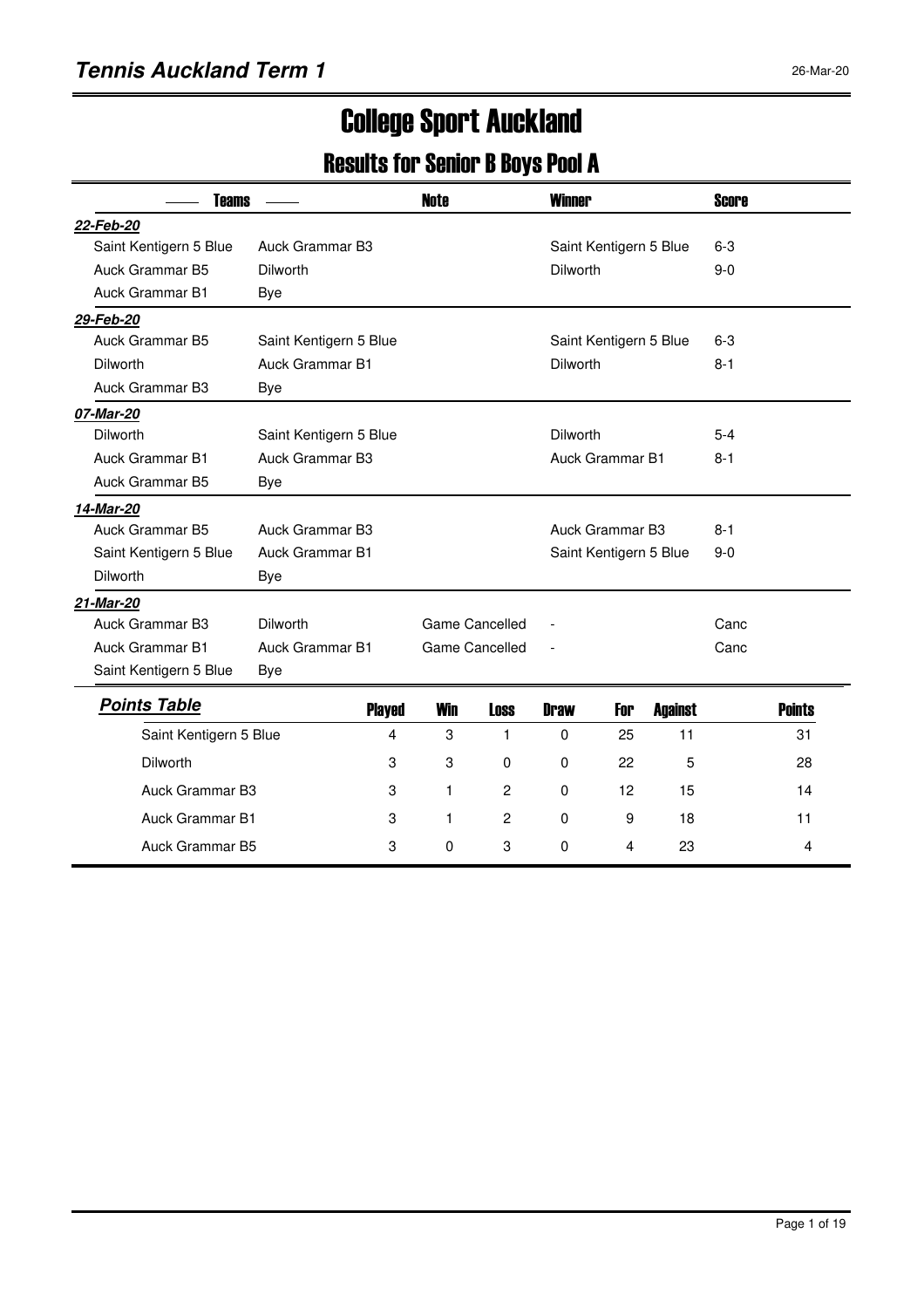# Results for Senior B Boys Pool B

| <b>Teams</b>          |                       |   | <b>Note</b>           |                | <b>Winner</b> |                       |                | <b>Score</b> |               |  |
|-----------------------|-----------------------|---|-----------------------|----------------|---------------|-----------------------|----------------|--------------|---------------|--|
| 22-Feb-20             |                       |   |                       |                |               |                       |                |              |               |  |
| Auck Grammar B2       | St Peter's Senior B   |   |                       |                |               | St Peter's Senior B   |                | <b>WBD</b>   |               |  |
| Auck Grammar B6       | Parnell               |   |                       |                | Parnell       |                       |                | $6 - 3$      |               |  |
| Saint Kentigern 5 Red | Auck Grammar B4       |   |                       |                |               | Saint Kentigern 5 Red |                | $5 - 4$      |               |  |
| 29-Feb-20             |                       |   |                       |                |               |                       |                |              |               |  |
| Auck Grammar B6       | Saint Kentigern 5 Red |   |                       |                |               | Auck Grammar B6       |                | $5 - 4$      |               |  |
| Auck Grammar B4       | St Peter's Senior B   |   |                       |                |               | St Peter's Senior B   |                | $7-2$        |               |  |
| Parnell               | Auck Grammar B2       |   |                       |                | Parnell       |                       |                | $9-0$        |               |  |
| 07-Mar-20             |                       |   |                       |                |               |                       |                |              |               |  |
| Parnell               | Saint Kentigern 5 Red |   |                       |                | Parnell       |                       |                | $5-4$        |               |  |
| Auck Grammar B2       | Auck Grammar B4       |   |                       |                |               | Auck Grammar B4       |                | $7-2$        |               |  |
| St Peter's Senior B   | Auck Grammar B6       |   |                       |                |               | St Peter's Senior B   |                | $6 - 3$      |               |  |
| 14-Mar-20             |                       |   |                       |                |               |                       |                |              |               |  |
| Auck Grammar B6       | Auck Grammar B4       |   |                       |                |               | Auck Grammar B6       |                | $6 - 3$      |               |  |
| Saint Kentigern 5 Red | Auck Grammar B2       |   |                       |                |               | Saint Kentigern 5 Red |                | $7-2$        |               |  |
| St Peter's Senior B   | Parnell               |   |                       |                |               | St Peter's Senior B   |                | $6 - 3$      |               |  |
| 21-Mar-20             |                       |   |                       |                |               |                       |                |              |               |  |
| Auck Grammar B4       | Parnell               |   | Game Cancelled        |                |               |                       |                | Canc         |               |  |
| Saint Kentigern 5 Red | St Peter's Senior B   |   | <b>Game Cancelled</b> |                |               |                       |                | Canc         |               |  |
| Auck Grammar B2       | Auck Grammar B6       |   | Game Cancelled        |                |               |                       |                | Canc         |               |  |
| <b>Points Table</b>   | <b>Played</b>         |   | <b>Win</b>            | <b>Loss</b>    | <b>Draw</b>   | For                   | <b>Against</b> |              | <b>Points</b> |  |
| St Peter's Senior B   |                       | 4 | $\overline{4}$        | $\Omega$       | 0             | 28                    | 8              |              | 36            |  |
| Parnell               |                       | 4 | 3                     | 1              | $\mathbf 0$   | 23                    | 13             |              | 29            |  |
| Saint Kentigern 5 Red |                       | 4 | $\overline{c}$        | $\overline{c}$ | $\mathbf 0$   | 20                    | 16             |              | 24            |  |
| Auck Grammar B6       |                       | 4 | $\overline{c}$        | $\overline{c}$ | $\mathbf 0$   | 17                    | 19             |              | 21            |  |
| Auck Grammar B4       |                       | 4 | 1                     | 3              | 0             | 16                    | 20             |              | 18            |  |
| Auck Grammar B2       |                       | 4 | 0                     | 4              | 0             | 4                     | 32             |              | 4             |  |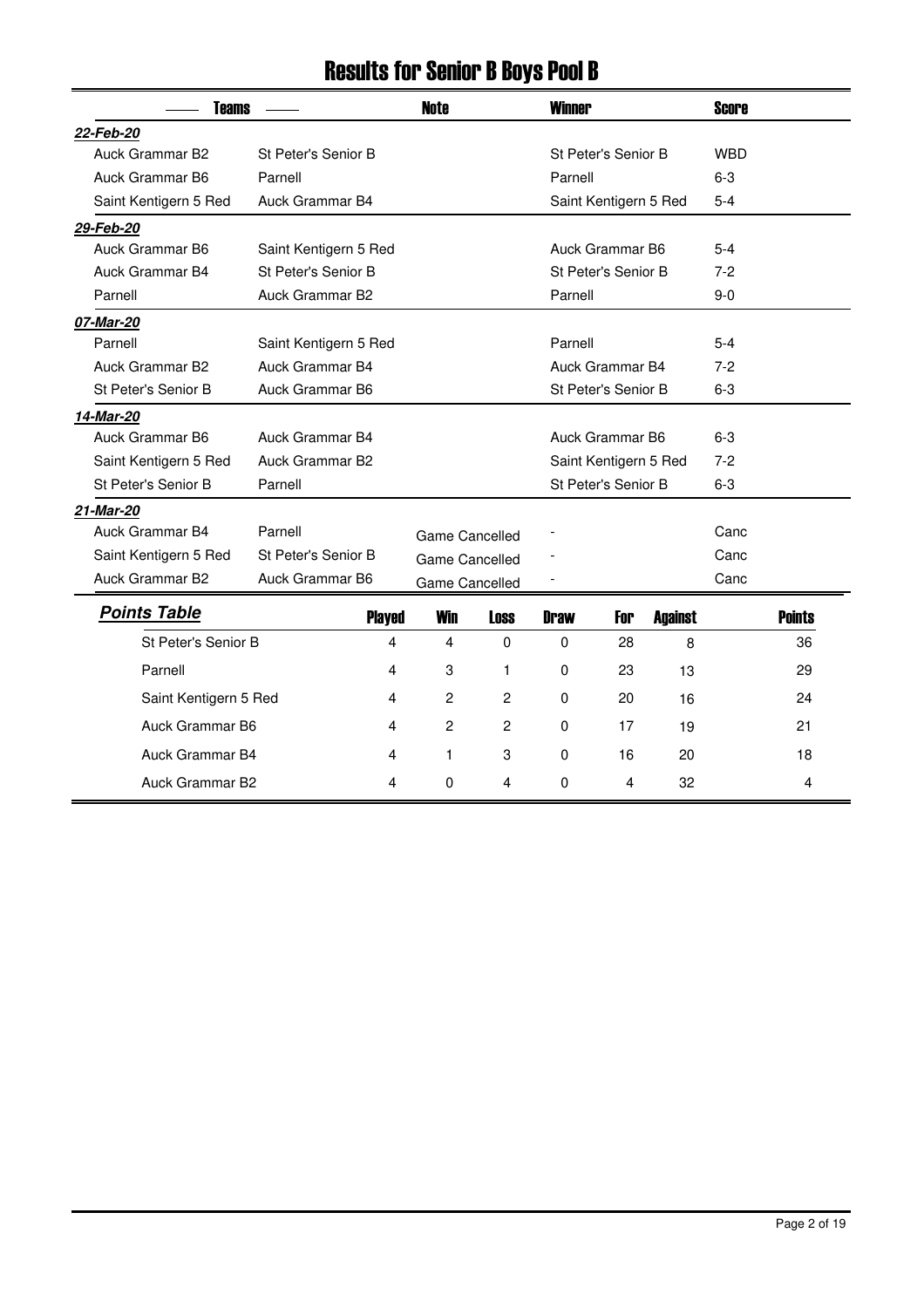# Results for Senior B Boys Pool C

| <b>Teams</b>        |                     | <b>Note</b>   |                |                | <b>Winner</b> |                    |                | <b>Score</b> |               |
|---------------------|---------------------|---------------|----------------|----------------|---------------|--------------------|----------------|--------------|---------------|
| 22-Feb-20           |                     |               |                |                |               |                    |                |              |               |
| Green Bay Senior B  | <b>Rutherford 3</b> |               |                |                |               | Green Bay Senior B |                | $9 - 0$      |               |
| Mt Albert           | Rutherford 1        |               |                |                | Mt Albert     |                    |                | $6 - 3$      |               |
| Rutherford 2        | Lynfield Senior B   |               |                |                |               |                    |                | N/R          |               |
| 29-Feb-20           |                     |               |                |                |               |                    |                |              |               |
| Mt Albert           | <b>Rutherford 2</b> |               |                |                | Mt Albert     |                    |                | $9 - 0$      |               |
| Lynfield Senior B   | Rutherford 3        |               |                |                |               | Lynfield Senior B  |                | $8 - 1$      |               |
| Rutherford 1        | Green Bay Senior B  |               |                |                |               | Green Bay Senior B |                | $9-0$        |               |
| 07-Mar-20           |                     |               |                |                |               |                    |                |              |               |
| <b>Rutherford 1</b> | <b>Rutherford 2</b> |               |                |                | Rutherford 1  |                    |                | $6 - 3$      |               |
| Green Bay Senior B  | Lynfield Senior B   |               |                |                |               | Lynfield Senior B  |                | $5-4$        |               |
| Rutherford 3        | Mt Albert           |               |                |                | Mt Albert     |                    |                | $6 - 3$      |               |
| 14-Mar-20           |                     |               |                |                |               |                    |                |              |               |
| Mt Albert           | Lynfield Senior B   |               |                |                | Mt Albert     |                    |                | $5-4$        |               |
| <b>Rutherford 2</b> | Green Bay Senior B  |               |                |                |               | Green Bay Senior B |                | $9 - 0$      |               |
| Rutherford 3        | Rutherford 1        |               |                |                | Rutherford 1  |                    |                | $6 - 3$      |               |
| 21-Mar-20           |                     |               |                |                |               |                    |                |              |               |
| Lynfield Senior B   | Rutherford 1        |               | Game Cancelled |                |               |                    |                | Canc         |               |
| <b>Rutherford 2</b> | Rutherford 3        |               | Game Cancelled |                |               |                    |                | Canc         |               |
| Green Bay Senior B  | Mt Albert           |               | Game Cancelled |                |               |                    |                | Canc         |               |
| <b>Points Table</b> |                     | <b>Played</b> | <b>Win</b>     | <b>Loss</b>    | <b>Draw</b>   | For                | <b>Against</b> |              | <b>Points</b> |
| Green Bay Senior B  |                     | 4             | 3              | 1              | $\mathbf 0$   | 31                 | 5              |              | 37            |
| Mt Albert           |                     | 4             | 4              | $\Omega$       | 0             | 26                 | 10             |              | 34            |
| Lynfield Senior B   |                     | 3             | $\overline{c}$ | 1              | 0             | 17                 | 10             |              | 21            |
| <b>Rutherford 1</b> |                     | 4             | 2              | 2              | $\mathbf 0$   | 15                 | 21             |              | 19            |
| <b>Rutherford 3</b> |                     | 4             | 0              | $\overline{4}$ | $\pmb{0}$     | $\overline{7}$     | 29             |              | 7             |
| <b>Rutherford 2</b> |                     | 3             | 0              | 3              | 0             | 3                  | 24             |              | 3             |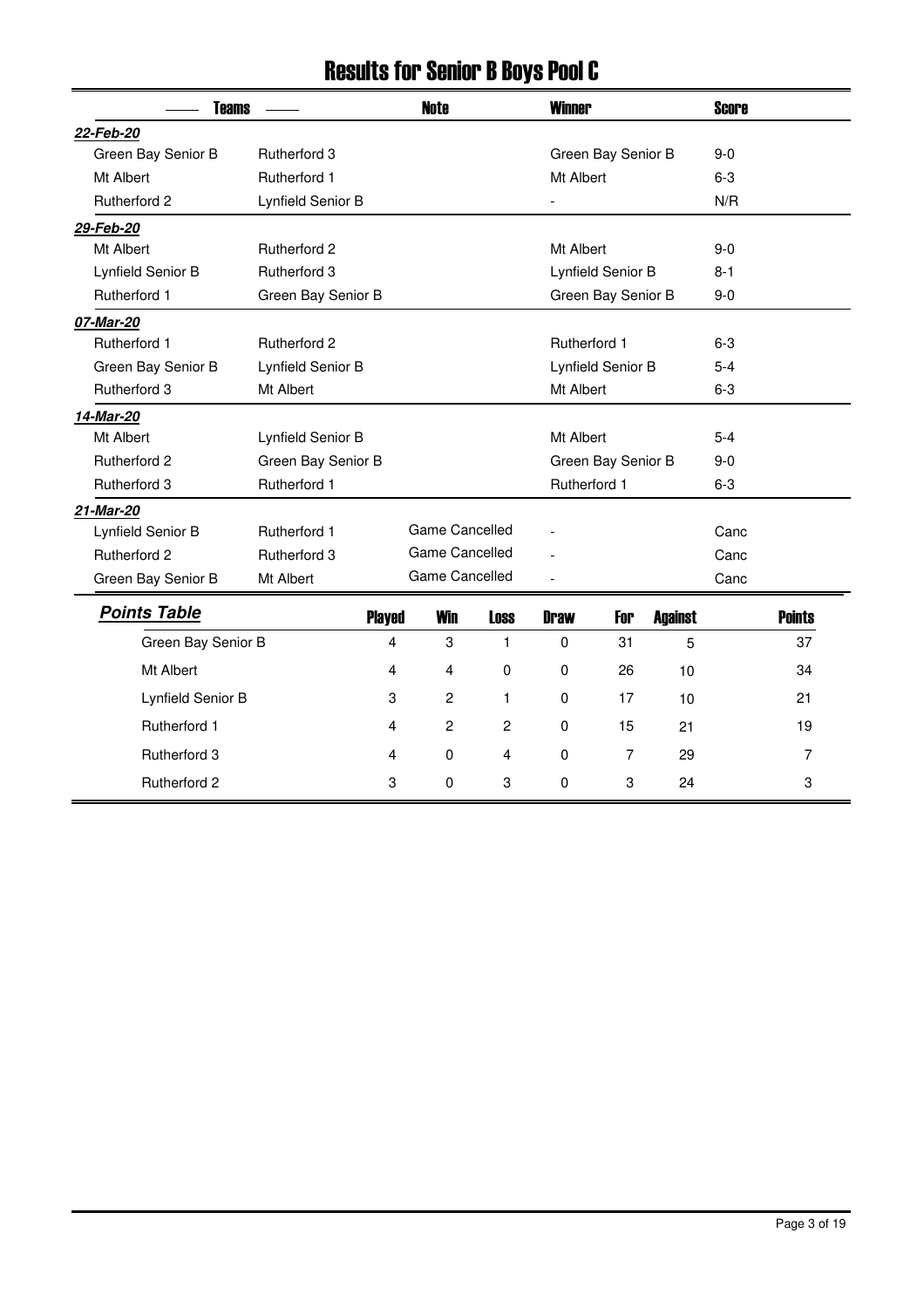# Results for Senior B Boys Pool D

| <b>Teams</b>        |               | <b>Note</b>    |                |                | <b>Winner</b> |                |                | <b>Score</b> |                |
|---------------------|---------------|----------------|----------------|----------------|---------------|----------------|----------------|--------------|----------------|
| 22-Feb-20           |               |                |                |                |               |                |                |              |                |
| King's SK           | One Tree Hill |                |                |                | One Tree Hill |                |                | $6-3$        |                |
| Otahuhu             | King's NB     |                |                |                | King's NB     |                |                | $6-3$        |                |
| King's AB           | Bye           |                |                |                |               |                |                |              |                |
| 29-Feb-20           |               |                |                |                |               |                |                |              |                |
| King's SK           | Otahuhu       |                |                |                | Otahuhu       |                |                | $5 - 4$      |                |
| One Tree Hill       | King's AB     |                |                |                | One Tree Hill |                |                | $5-4$        |                |
| King's NB           | Bye           |                |                |                |               |                |                |              |                |
| 07-Mar-20           |               |                |                |                |               |                |                |              |                |
| One Tree Hill       | Otahuhu       |                |                |                | One Tree Hill |                |                | $5-4$        |                |
| King's AB           | King's NB     |                |                |                | King's NB     |                |                | $6-3$        |                |
| King's SK           | Bye           |                |                |                |               |                |                |              |                |
| 14-Mar-20           |               |                |                |                |               |                |                |              |                |
| King's SK           | King's NB     |                |                |                | King's NB     |                |                | $9-0$        |                |
| Otahuhu             | King's AB     |                |                |                | King's AB     |                |                | $5 - 4$      |                |
| One Tree Hill       | <b>Bye</b>    |                |                |                |               |                |                |              |                |
| 21-Mar-20           |               |                |                |                |               |                |                |              |                |
| King's NB           | One Tree Hill |                | Game Cancelled |                |               |                |                | Canc         |                |
| King's AB           | King's SK     |                | Game Cancelled |                |               |                |                | Canc         |                |
| Otahuhu             | <b>Bye</b>    |                | Game Cancelled |                |               |                |                |              |                |
| <b>Points Table</b> |               | <b>Played</b>  | <b>Win</b>     | <b>Loss</b>    | <b>Draw</b>   | For            | <b>Against</b> |              | <b>Points</b>  |
| King's NB           |               | 3              | 3              | $\mathbf 0$    | $\pmb{0}$     | 21             | 6              |              | 27             |
| One Tree Hill       |               | 3              | 3              | 0              | 0             | 16             | 11             |              | 22             |
| Otahuhu             |               | $\overline{4}$ | 1              | 3              | $\pmb{0}$     | 16             | 20             |              | 18             |
| King's AB           |               | 3              | 1              | $\overline{c}$ | 0             | 12             | 15             |              | 14             |
| King's SK           |               | 3              | $\pmb{0}$      | 3              | $\pmb{0}$     | $\overline{7}$ | 20             |              | $\overline{7}$ |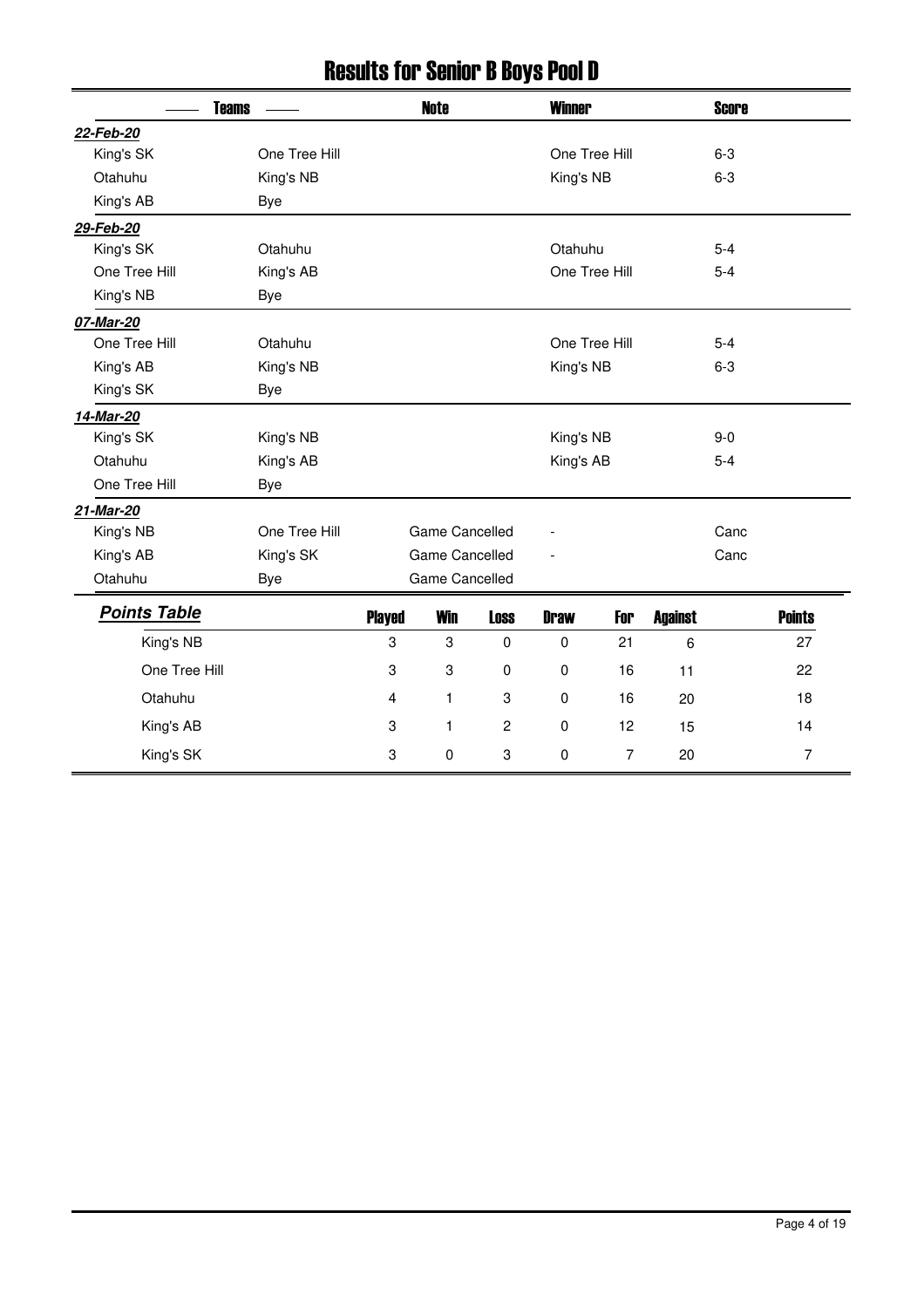## Results for Senior B Girls Pool A

| <b>Teams</b>         |                      | <b>Note</b>  |                       | <b>Winner</b> |                      |                | <b>Score</b> |               |
|----------------------|----------------------|--------------|-----------------------|---------------|----------------------|----------------|--------------|---------------|
| 22-Feb-20            |                      |              |                       |               |                      |                |              |               |
| Lynfield Snr B Girls | Rutherford 1         |              |                       |               |                      |                | N/R          |               |
| <b>Rutherford 2</b>  | Green Bay Snr Girls  |              |                       |               | Green Bay Snr Girls  |                | $8 - 1$      |               |
| 28-Feb-20            |                      |              |                       |               |                      |                |              |               |
| Avondale             | <b>Marist Blue</b>   |              |                       | Avondale      |                      |                | $8 - 1$      |               |
| 29-Feb-20            |                      |              |                       |               |                      |                |              |               |
| Lynfield Snr B Girls | Rutherford 2         |              |                       |               | Lynfield Snr B Girls |                | $9-0$        |               |
| Green Bay Snr Girls  | <b>Marist Blue</b>   |              |                       |               | Green Bay Snr Girls  |                | $8 - 1$      |               |
| Rutherford 1         | Avondale             |              |                       | Avondale      |                      |                | $8 - 1$      |               |
| 07-Mar-20            |                      |              |                       |               |                      |                |              |               |
| Rutherford 1         | <b>Rutherford 2</b>  |              |                       | Rutherford 1  |                      |                | $9-0$        |               |
| Avondale             | Green Bay Snr Girls  |              |                       | Avondale      |                      |                | $5 - 4$      |               |
| <b>Marist Blue</b>   | Lynfield Snr B Girls |              |                       |               | Lynfield Snr B Girls |                | $5 - 4$      |               |
| 14-Mar-20            |                      |              |                       |               |                      |                |              |               |
| Lynfield Snr B Girls | Green Bay Snr Girls  |              |                       |               | Green Bay Snr Girls  |                | $9-0$        |               |
| <b>Rutherford 2</b>  | Avondale             |              |                       | Avondale      |                      |                | $9-0$        |               |
| <b>Marist Blue</b>   | Rutherford 1         |              |                       | Marist Blue   |                      |                | $8 - 1$      |               |
| 21-Mar-20            |                      |              |                       |               |                      |                |              |               |
| Green Bay Snr Girls  | Rutherford 1         |              | Game Cancelled        |               |                      |                | Canc         |               |
| <b>Rutherford 2</b>  | <b>Marist Blue</b>   |              | <b>Game Cancelled</b> |               |                      |                | Canc         |               |
| Avondale             | Lynfield Snr B Girls |              | Game Cancelled        |               |                      |                | Canc         |               |
| <b>Points Table</b>  | <b>Played</b>        | <b>Win</b>   | <b>Loss</b>           | <b>Draw</b>   | For                  | <b>Against</b> |              | <b>Points</b> |
| Avondale             | 4                    | 4            | $\mathbf 0$           | 0             | 30                   | 6              |              | 38            |
| Green Bay Snr Girls  | 4                    | 3            | 1                     | 0             | 29                   | 7              |              | 35            |
| Lynfield Snr B Girls | 3                    | $\mathbf{2}$ | 1                     | 0             | 14                   | 13             |              | 18            |
| <b>Marist Blue</b>   | 4                    | 1            | 3                     | $\Omega$      | 14                   | 22             |              | 16            |
| Rutherford 1         | 3                    | 1            | $\overline{c}$        | $\pmb{0}$     | 11                   | 16             |              | 13            |
| <b>Rutherford 2</b>  | 4                    | 0            | 4                     | $\mathbf{0}$  | $\mathbf{1}$         | 35             |              | $\mathbf{1}$  |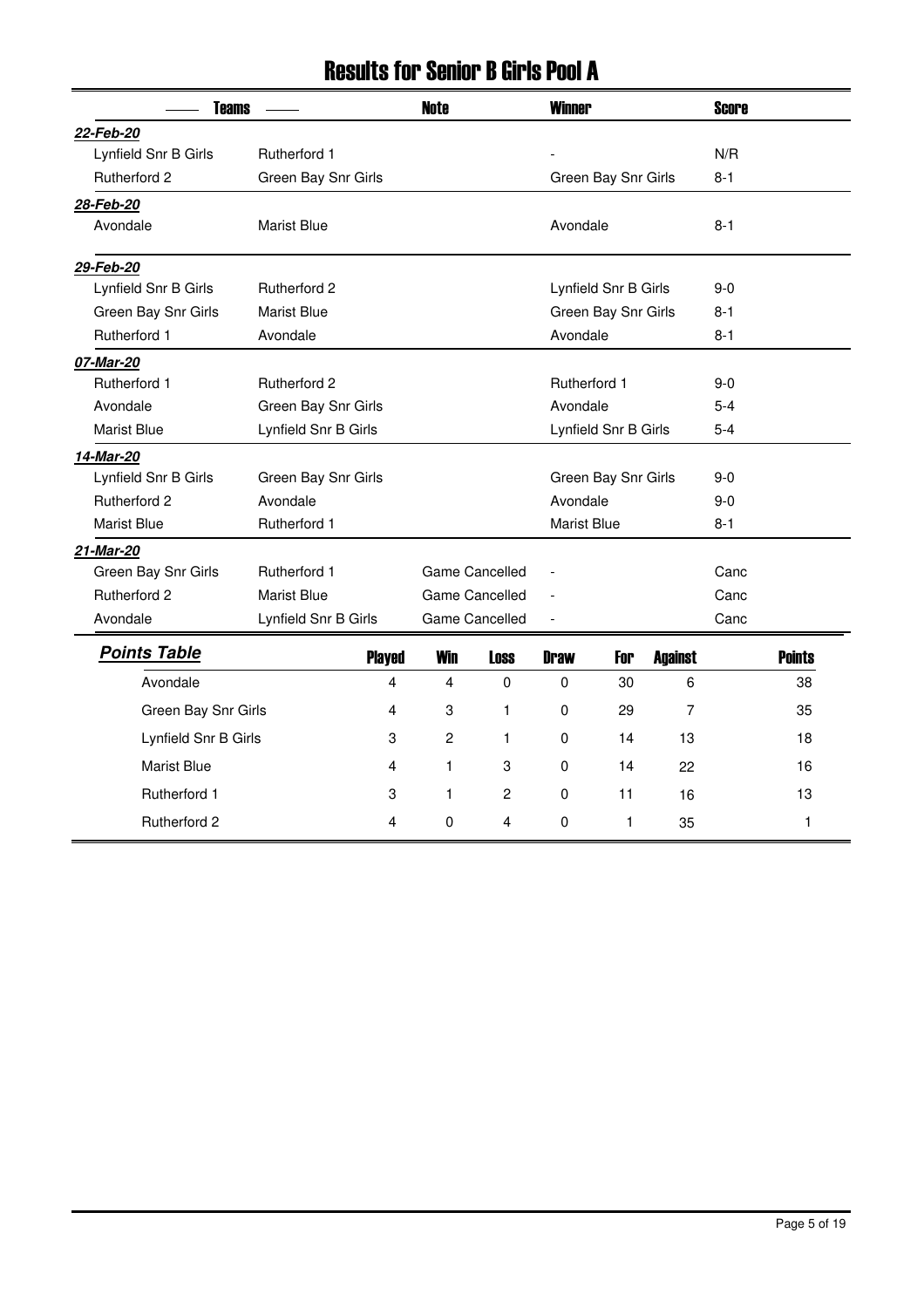#### Results for Senior B Girls Pool B

| <b>Teams</b>          |                       |               | <b>Note</b>    | <b>Winner</b>  |                    |                       |                | Score   |               |
|-----------------------|-----------------------|---------------|----------------|----------------|--------------------|-----------------------|----------------|---------|---------------|
| 22-Feb-20             |                       |               |                |                |                    |                       |                |         |               |
| <b>Marist Gold</b>    | Mt Roskill            |               |                |                | Mt Roskill         |                       |                | $7 - 2$ |               |
| Diocesan 1            | <b>Westlake Girls</b> |               |                |                |                    | <b>Westlake Girls</b> |                | $5-4$   |               |
| One Tree Hill Blue    | Mt Albert             |               |                |                |                    | One Tree Hill Blue    |                | 9-0     |               |
| 29-Feb-20             |                       |               |                |                |                    |                       |                |         |               |
| Diocesan 1            | One Tree Hill Blue    |               |                |                | Diocesan 1         |                       |                | $5 - 4$ |               |
| Mt Albert             | Mt Roskill            |               |                |                | Mt Roskill         |                       |                | $8 - 1$ |               |
| <b>Westlake Girls</b> | <b>Marist Gold</b>    |               |                |                |                    | <b>Westlake Girls</b> |                | $9-0$   |               |
| 07-Mar-20             |                       |               |                |                |                    |                       |                |         |               |
| <b>Westlake Girls</b> | One Tree Hill Blue    |               |                |                |                    | <b>Westlake Girls</b> |                | $8 - 1$ |               |
| Marist Gold           | Mt Albert             |               |                |                | Marist Gold        |                       |                | $9-0$   |               |
| Mt Roskill            | Diocesan 1            |               |                |                | Diocesan 1         |                       |                | $7 - 2$ |               |
| 14-Mar-20             |                       |               |                |                |                    |                       |                |         |               |
| Diocesan 1            | Mt Albert             |               |                |                | Diocesan 1         |                       |                | $9-0$   |               |
| One Tree Hill Blue    | <b>Marist Gold</b>    |               |                |                | <b>Marist Gold</b> |                       |                | $5-4$   |               |
| Mt Roskill            | <b>Westlake Girls</b> |               |                |                |                    | <b>Westlake Girls</b> |                | 8-1     |               |
| 21-Mar-20             |                       |               |                |                |                    |                       |                |         |               |
| Mt Albert             | <b>Westlake Girls</b> |               | Game cancelled |                | $\overline{a}$     |                       |                | Canc    |               |
| One Tree Hill Blue    | Mt Roskill            |               | Game cancelled |                |                    |                       |                | Canc    |               |
| Marist Gold           | Diocesan 1            |               | Game cancelled |                |                    |                       |                | Canc    |               |
| <b>Points Table</b>   |                       | <b>Played</b> | <b>Win</b>     | <b>Loss</b>    | <b>Draw</b>        | For                   | <b>Against</b> |         | <b>Points</b> |
| <b>Westlake Girls</b> |                       | 4             | 4              | $\Omega$       | 0                  | 30                    | 6              |         | 38            |
| Diocesan 1            |                       | 4             | 3              | 1              | 0                  | 25                    | 11             |         | 31            |
|                       |                       |               |                |                |                    |                       |                |         |               |
| Mt Roskill            |                       | 4             | $\overline{c}$ | $\overline{c}$ | 0                  | 18                    | 18             |         | 22            |
| Marist Gold           |                       | 4             | $\overline{c}$ | $\overline{c}$ | $\Omega$           | 16                    | 20             |         | $20*$         |
| One Tree Hill Blue    |                       | 4             | 1              | 3              | $\mathbf 0$        | 18                    | 18             |         | $20*$         |
| Mt Albert             |                       | 4             | 0              | 4              | $\mathbf 0$        | $\mathbf{1}$          | 35             |         | 1             |

*\* Marist Gold place 4th and One Tree Hill Blue place 5th. As both teams are tided on equal points the result of the Marist Gold vs. One Tree Hill Blue game determined the higher ranked team.*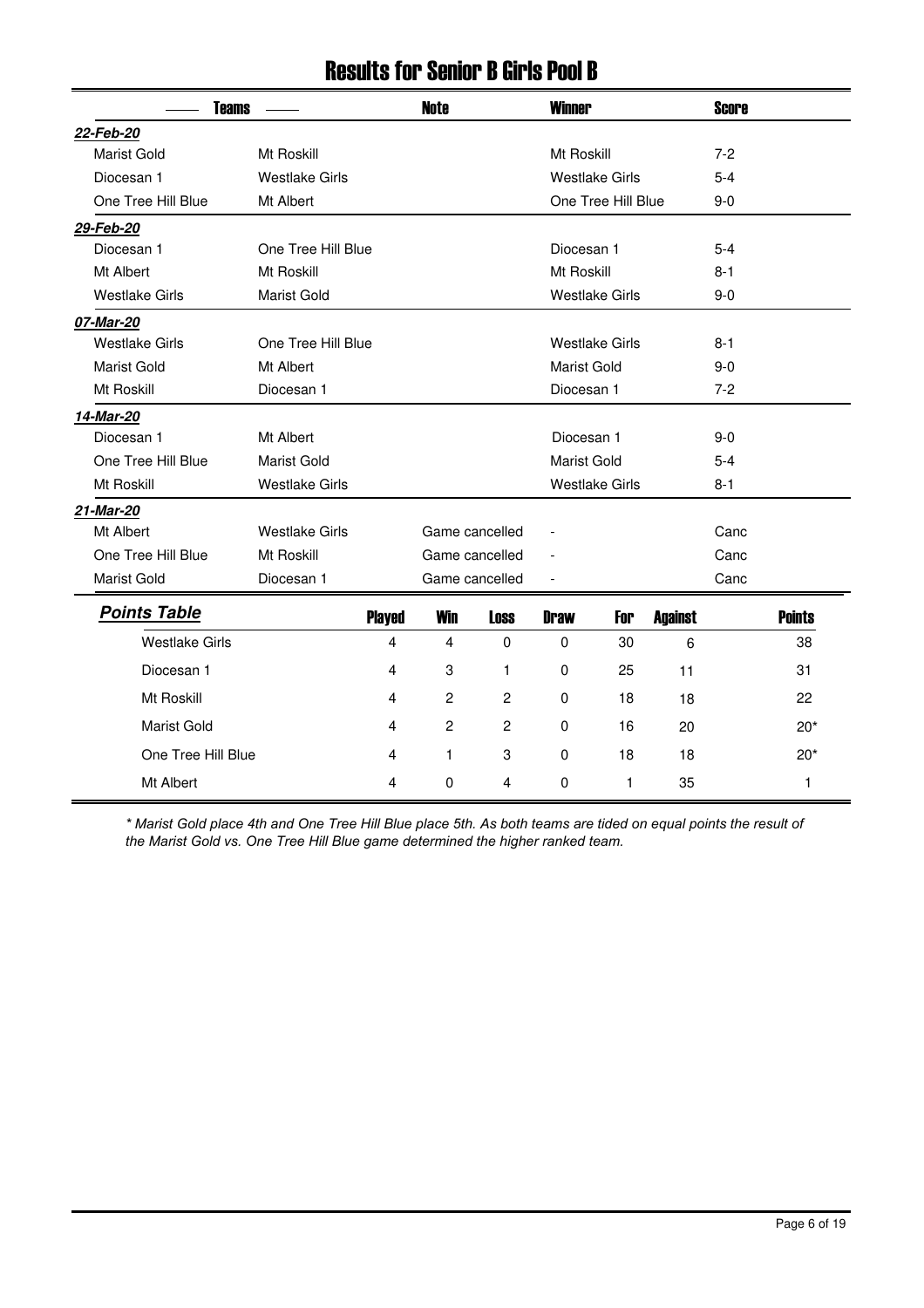### Results for Senior B Girls Pool C

|                                         | Teams                   |   |                             |                       | <b>Winner</b>                |                         |                | <b>Score</b> |               |
|-----------------------------------------|-------------------------|---|-----------------------------|-----------------------|------------------------------|-------------------------|----------------|--------------|---------------|
| 22-Feb-20                               |                         |   |                             |                       |                              |                         |                |              |               |
| Sancta Maria                            | King's HN               |   |                             |                       | King's HN                    |                         |                | $6 - 3$      |               |
| One Tree Hill Red                       | Otahuhu Girls           |   |                             |                       |                              | One Tree Hill Red       |                | $5 - 2$      |               |
| 29-Feb-20                               |                         |   |                             |                       |                              |                         |                |              |               |
| One Tree Hill Red                       | Sir Edmund Hillary      |   |                             |                       |                              | One Tree Hill Red       |                | $6 - 3$      |               |
| Saint Kentigern Girls 4                 | King's HN               |   |                             |                       |                              | Saint Kentigern Girls 4 |                | $7-2$        |               |
| 02-Mar-20                               |                         |   |                             |                       |                              |                         |                |              |               |
| Sir Edmund Hillary                      | Saint Kentigern Girls 4 |   |                             |                       |                              | Saint Kentigern Girls 4 |                | $6 - 3$      |               |
| 06-Mar-20                               |                         |   |                             |                       |                              |                         |                |              |               |
| Otahuhu Girls                           | Sancta Maria            |   |                             |                       | Sancta Maria                 |                         |                | $7 - 2$      |               |
| 07-Mar-20                               |                         |   |                             |                       |                              |                         |                |              |               |
| Otahuhu Girls                           | Sir Edmund Hillary      |   |                             |                       |                              | Sir Edmund Hillary      |                | 6-3          |               |
| Sancta Maria<br>Saint Kentigern Girls 4 |                         |   |                             |                       | Saint Kentigern Girls 4      |                         |                | $9-0$        |               |
| King's HN                               | One Tree Hill Red       |   |                             |                       |                              | One Tree Hill Red       |                | <b>WBD</b>   |               |
| 14-Mar-20                               |                         |   |                             |                       |                              |                         |                |              |               |
| One Tree Hill Red                       | Saint Kentigern Girls 4 |   |                             |                       |                              | Saint Kentigern Girls 4 |                | $7-2$        |               |
| Sir Edmund Hillary                      | Sancta Maria            |   | *venue/time<br>change 18/02 |                       | Sir Edmund Hillary           |                         |                | $6 - 3$      |               |
| King's HN                               | Otahuhu Girls           |   |                             |                       | King's HN                    |                         |                | $9-0$        |               |
| 21-Mar-20                               |                         |   |                             |                       |                              |                         |                |              |               |
| Saint Kentigern Girls 4                 | Otahuhu Girls           |   |                             | Game Cancelled        |                              |                         |                | Canc         |               |
| Sir Edmund Hillary                      | King's HN               |   |                             | Game Cancelled        |                              |                         |                | Canc         |               |
| Sancta Maria                            | One Tree Hill Red       |   |                             | <b>Game Cancelled</b> | $\qquad \qquad \blacksquare$ |                         |                | Canc         |               |
| 23-Mar-20                               |                         |   |                             |                       |                              |                         |                |              |               |
| King's HN                               | Sir Edmund Hillary      |   |                             | Game Cancelled        |                              |                         |                | Canc         |               |
| <b>Points Table</b>                     | <b>Played</b>           |   | Win                         | Loss                  | <b>Draw</b>                  | For                     | <b>Against</b> |              | <b>Points</b> |
| Saint Kentigern Girls 4                 | 4                       |   | 4                           | $\pmb{0}$             | 0                            | 29                      | $\overline{7}$ |              | 37            |
| One Tree Hill Red<br>4                  |                         |   | 3                           | 1                     | 0                            | 13                      | 12             |              | 28            |
| Sir Edmund Hillary<br>4                 |                         |   | $\overline{\mathbf{c}}$     | $\mathbf{2}$          | 0                            | 18                      | 18             |              | 22            |
| King's HN<br>4                          |                         |   | $\overline{c}$              | $\mathbf{2}$          | 0                            | 17                      | $10$           |              | 21            |
| Sancta Maria                            | 4                       |   | 1                           | 3                     | 0                            | 13                      | 23             |              | 15            |
| Otahuhu Girls                           |                         | 4 | 0                           | $\overline{4}$        | 0                            | $\overline{7}$          | 27             |              | 7             |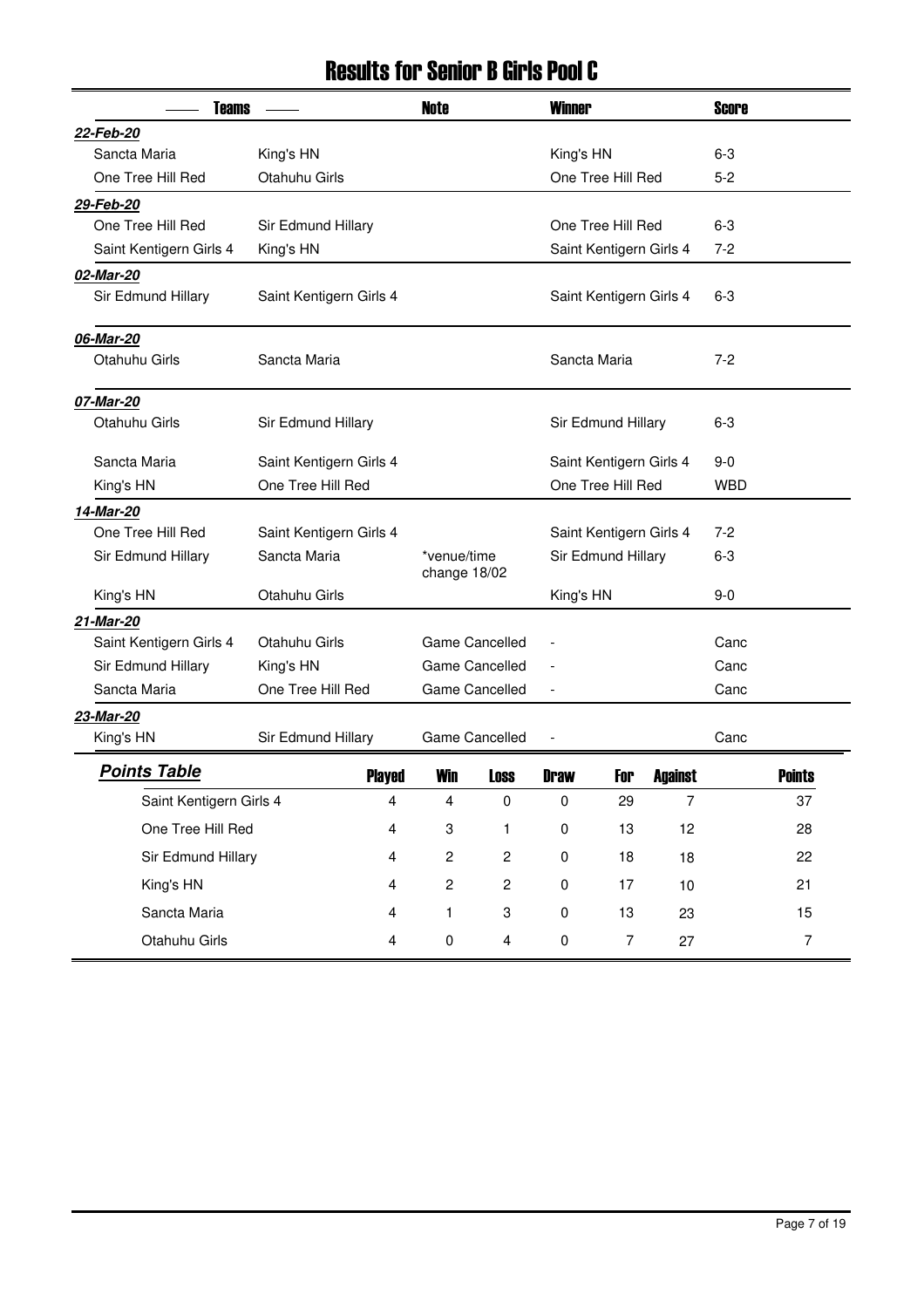### Results for Senior B Girls Pool D

| <b>Teams</b>        |                |               | <b>Note</b> |                       |               | <b>Winner</b>  |                | <b>Score</b> |               |
|---------------------|----------------|---------------|-------------|-----------------------|---------------|----------------|----------------|--------------|---------------|
| 22-Feb-20           |                |               |             |                       |               |                |                |              |               |
| Parnell             | Onehunga       |               |             |                       | Parnell       |                |                | $8 - 1$      |               |
| Epsom Girls         | St Cuthbert's  |               |             |                       | St Cuthbert's |                |                | <b>WBD</b>   |               |
| Baradene Snr B      | <b>Bye</b>     |               |             |                       |               |                |                |              |               |
| 29-Feb-20           |                |               |             |                       |               |                |                |              |               |
| Epsom Girls         | Parnell        |               |             |                       | Parnell       |                |                | $9-0$        |               |
| Onehunga            | Baradene Snr B |               |             |                       |               | Baradene Snr B |                | $7-2$        |               |
| St Cuthbert's       | <b>Bye</b>     |               |             |                       |               |                |                |              |               |
| 07-Mar-20           |                |               |             |                       |               |                |                |              |               |
| Baradene Snr B      | St Cuthbert's  |               |             |                       | St Cuthbert's |                |                | $7-2$        |               |
| Epsom Girls         | Onehunga       |               |             |                       | Onehunga      |                |                | $6 - 3$      |               |
| Parnell             | Bye            |               |             |                       |               |                |                |              |               |
| 14-Mar-20           |                |               |             |                       |               |                |                |              |               |
| St Cuthbert's       | Onehunga       |               |             |                       | St Cuthbert's |                |                | $6 - 3$      |               |
| Parnell             | Baradene Snr B |               |             |                       | Parnell       |                |                | $8 - 1$      |               |
| Epsom Girls         | Bye            |               |             |                       |               |                |                |              |               |
| 21-Mar-20           |                |               |             |                       |               |                |                |              |               |
| Baradene Snr B      | Epsom Girls    |               |             | Game Cancelled        |               |                |                | Canc         |               |
| Parnell             | St Cuthbert's  |               |             | <b>Game Cancelled</b> |               |                |                | Canc         |               |
| Onehunga            | <b>Bye</b>     |               |             |                       |               |                |                |              |               |
| <b>Points Table</b> |                | <b>Played</b> | <b>Win</b>  | <b>Loss</b>           | <b>Draw</b>   | For            | <b>Against</b> |              | <b>Points</b> |
| Parnell             |                | 3             | 3           | $\Omega$              | $\mathbf 0$   | 25             | $\overline{c}$ |              | 31            |
| St Cuthbert's       |                | 3             | 3           | $\Omega$              | 0             | 13             | 5              |              | 28            |
|                     |                |               |             |                       |               |                |                |              |               |
| Onehunga            |                | 4             | 1           | 3                     | $\mathbf 0$   | 12             | 24             |              | 14            |
| Baradene Snr B      |                | 3             | 1           | $\overline{c}$        | $\mathbf 0$   | 10             | 17             |              | 12            |
| Epsom Girls         |                | 3             | $\mathbf 0$ | 3                     | 0             | 3              | 15             |              | 3             |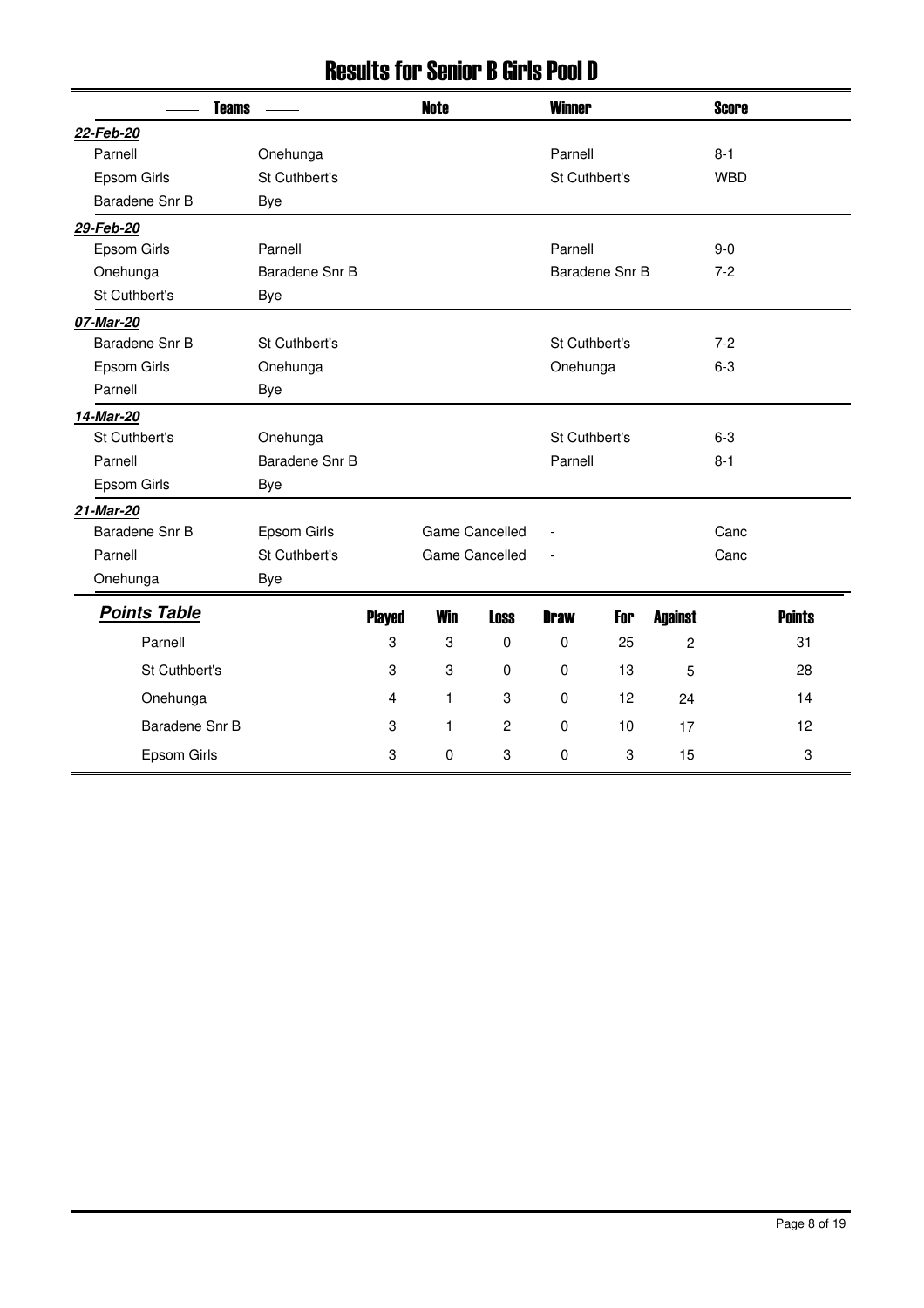#### Results for Junior Girls A1

| <b>Teams</b>          |                       | <b>Note</b>    |                | <b>Winner</b>            |                       |                | <b>Score</b> |               |
|-----------------------|-----------------------|----------------|----------------|--------------------------|-----------------------|----------------|--------------|---------------|
| 22-Feb-20             |                       |                |                |                          |                       |                |              |               |
| Saint Kentigern A1    | Baradene Jnr A        |                |                |                          | Saint Kentigern A1    |                | $9 - 0$      |               |
| Diocesan Jnr 1        | St Cuthbert's Jnr A1  |                |                |                          |                       |                | N/R          |               |
| Diocesan Jnr 2        | St Mary's Jnr A       |                |                |                          | St Mary's Jnr A       |                | $8 - 1$      |               |
| Saint Kentigern Jnr 2 | <b>Westlake Girls</b> |                |                |                          | <b>Westlake Girls</b> |                | $9-0$        |               |
| 29-Feb-20             |                       |                |                |                          |                       |                |              |               |
| <b>Westlake Girls</b> | Diocesan Jnr 1        |                |                |                          | <b>Westlake Girls</b> |                | $9 - 0$      |               |
| St Mary's Jnr A       | Baradene Jnr A        |                |                |                          | St Mary's Jnr A       |                | $9-0$        |               |
| St Cuthbert's Jnr A1  | Saint Kentigern A1    |                |                |                          | Saint Kentigern A1    |                | $9-0$        |               |
| Saint Kentigern Jnr 2 | Diocesan Jnr 2        |                |                |                          | Saint Kentigern Jnr 2 |                | $5 - 1$      |               |
| 07-Mar-20             |                       |                |                |                          |                       |                |              |               |
| Diocesan Jnr 1        | Diocesan Jnr 2        |                |                |                          | Diocesan Jnr 1        |                | $9 - 1$      |               |
| St Cuthbert's Jnr A1  | <b>Westlake Girls</b> |                |                |                          | <b>Westlake Girls</b> |                | $7 - 2$      |               |
| Baradene Jnr A        | Saint Kentigern Jnr 2 |                |                |                          | Baradene Jnr A        |                | $6 - 3$      |               |
| Saint Kentigern A1    | St Mary's Jnr A       |                |                |                          | Saint Kentigern A1    |                | $9-0$        |               |
| 14-Mar-20             |                       |                |                |                          |                       |                |              |               |
| Saint Kentigern Jnr 2 | St Mary's Jnr A       |                |                |                          | St Mary's Jnr A       |                | $8 - 1$      |               |
| <b>Westlake Girls</b> | Saint Kentigern A1    |                |                |                          | Saint Kentigern A1    |                | $9-0$        |               |
| Diocesan Jnr 2        | St Cuthbert's Jnr A1  |                |                |                          | St Cuthbert's Jnr A1  |                | $8 - 1$      |               |
| Diocesan Jnr 1        | Baradene Jnr A        |                |                |                          | Diocesan Jnr 1        |                | $6 - 3$      |               |
| 21-Mar-20             |                       |                |                |                          |                       |                |              |               |
| <b>Westlake Girls</b> | Diocesan Jnr 2        |                | Game Cancelled |                          |                       |                | Canc         |               |
| Saint Kentigern A1    | Saint Kentigern Jnr 2 |                | Game Cancelled |                          |                       |                | Canc         |               |
| St Mary's Jnr A       | Diocesan Jnr 1        |                | Game Cancelled |                          |                       |                | Canc         |               |
| Baradene Jnr A        | St Cuthbert's Jnr A1  |                | Game Cancelled | $\overline{\phantom{a}}$ |                       |                | Canc         |               |
| <u>Points Table</u>   | <b>Played</b>         | <b>Win</b>     | <b>Loss</b>    | <b>Draw</b>              | For                   | <b>Against</b> |              | <b>Points</b> |
| Saint Kentigern A1    | $\overline{4}$        | $\overline{4}$ | $\pmb{0}$      | $\pmb{0}$                | 36                    | $\pmb{0}$      |              | 44            |
| <b>Westlake Girls</b> | 4                     | 3              | 1              | $\pmb{0}$                | 25                    | 11             |              | 31            |
| St Mary's Jnr A       | 4                     | $\sqrt{3}$     | 1              | 0                        | 25                    | 11             |              | 31            |
| Diocesan Jnr 1        | $\boldsymbol{3}$      | $\sqrt{2}$     | 1              | $\pmb{0}$                | 15                    | 13             |              | 19            |
| St Cuthbert's Jnr A1  | 3                     | 1              | $\overline{c}$ | 0                        | 10                    | 17             |              | 12            |
| Saint Kentigern Jnr 2 | 4                     | 1              | 3              | 0                        | 9                     | 24             |              | $11*$         |
| Baradene Jnr A        | $\overline{4}$        | 1              | 3              | 0                        | 9                     | 27             |              | $11*$         |
| Diocesan Jnr 2        | 4                     | $\pmb{0}$      | 4              | $\pmb{0}$                | 4                     | 30             |              | 4             |

*\* Baradene Jnr A place 6th and Saint Kentigern Jnr 2 place 7th. As both teams are tided on equal points the result of the Baradene Jnr A vs. Saint Kentigern Jnr 2 game determined the higher ranked team.*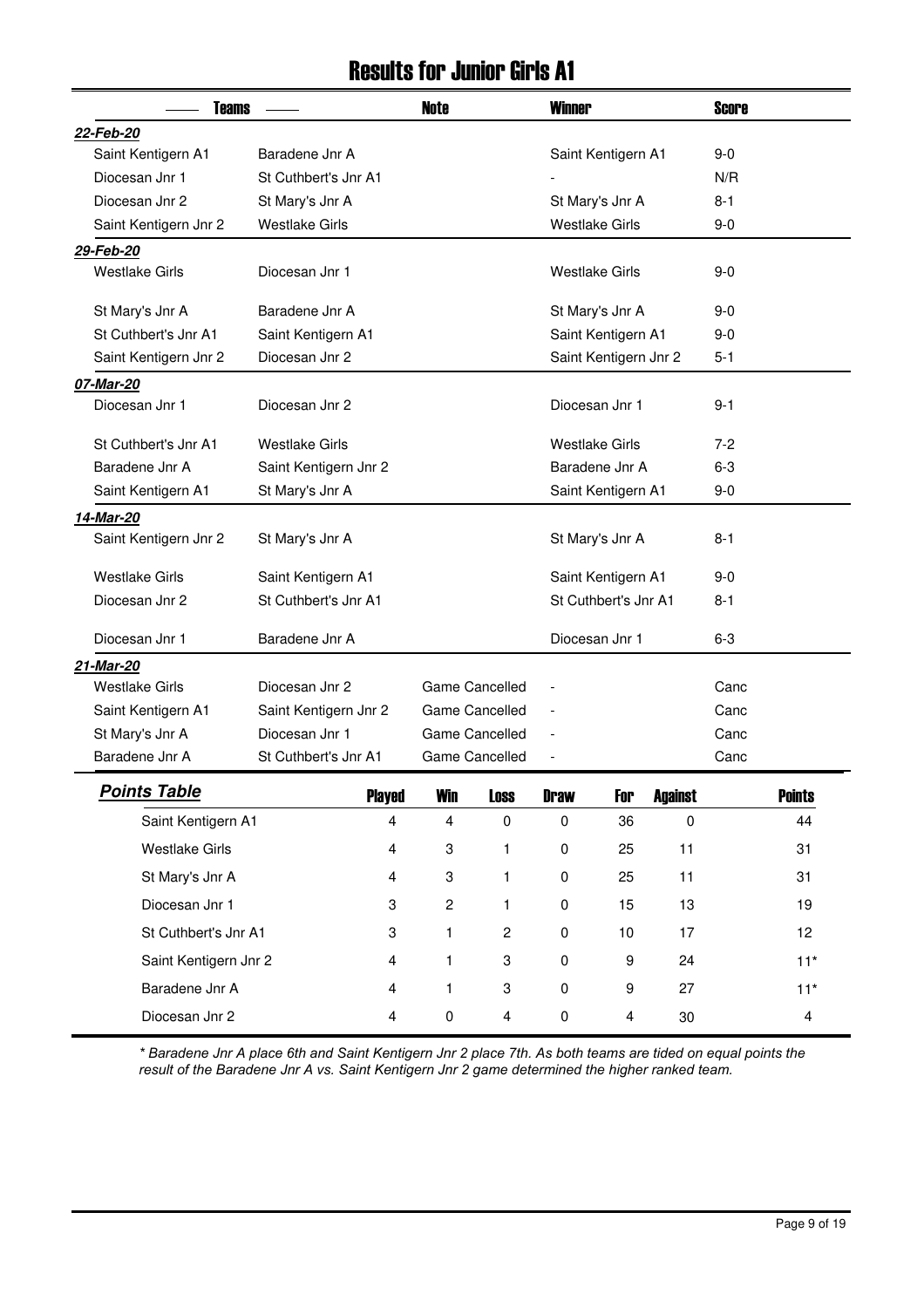### Results for Junior Girls A2

| <b>Teams</b>          | <b>Note</b>           | <b>Winner</b> |                         |                          |                       | <b>Score</b>     |         |               |
|-----------------------|-----------------------|---------------|-------------------------|--------------------------|-----------------------|------------------|---------|---------------|
| 22-Feb-20             |                       |               |                         |                          |                       |                  |         |               |
| Baradene Jnr A Blue   | St Mary's Jnr Sky     |               |                         |                          | St Mary's Jnr Sky     |                  | $5 - 3$ |               |
| Epsom Girls           | St Cuthbert's A2      |               |                         |                          |                       |                  | N/R     |               |
| Saint Kentigern Jnr 3 | Mt Albert A3          |               |                         | Mt Albert A3             |                       |                  | $3-0$   |               |
| St Cuthbert's A3      | Baradene Jnr B        |               |                         |                          | St Cuthbert's A3      |                  | $6 - 3$ |               |
| 29-Feb-20             |                       |               |                         |                          |                       |                  |         |               |
| Baradene Jnr B        | Epsom Girls           |               |                         | Epsom Girls              |                       |                  | $5-4$   |               |
| Mt Albert A3          | St Mary's Jnr Sky     |               |                         |                          | St Mary's Jnr Sky     |                  | $5 - 4$ |               |
| St Cuthbert's A2      | Baradene Jnr A Blue   |               |                         |                          | St Cuthbert's A2      |                  | $5-4$   |               |
| St Cuthbert's A3      | Saint Kentigern Jnr 3 |               |                         |                          | Saint Kentigern Jnr 3 |                  | $9-0$   |               |
| 07-Mar-20             |                       |               |                         |                          |                       |                  |         |               |
| Epsom Girls           | Saint Kentigern Jnr 3 |               |                         |                          | Saint Kentigern Jnr 3 |                  | 5-4     |               |
| St Cuthbert's A2      | Baradene Jnr B        |               |                         |                          | St Cuthbert's A2      |                  | 8-1     |               |
| St Mary's Jnr Sky     | St Cuthbert's A3      |               |                         |                          |                       |                  | N/R     |               |
| Baradene Jnr A Blue   | Mt Albert A3          |               |                         |                          | Baradene Jnr A Blue   |                  | $5 - 4$ |               |
| 14-Mar-20             |                       |               |                         |                          |                       |                  |         |               |
| St Cuthbert's A3      | Mt Albert A3          |               |                         | Mt Albert A3             |                       |                  | 5-4     |               |
| Baradene Jnr B        | Baradene Jnr A Blue   |               |                         |                          | Baradene Jnr A Blue   |                  | $7 - 2$ |               |
| Saint Kentigern Jnr 3 | St Cuthbert's A2      |               |                         |                          | St Cuthbert's A2      |                  | $8 - 1$ |               |
| Epsom Girls           | St Mary's Jnr Sky     |               |                         |                          |                       |                  | N/R     |               |
| 21-Mar-20             |                       |               |                         |                          |                       |                  |         |               |
| Baradene Jnr B        | Saint Kentigern Jnr 3 |               | Game Cancelled          | Ĭ.                       |                       |                  | Canc    |               |
| Baradene Jnr A Blue   | St Cuthbert's A3      |               | Game Cancelled          | $\overline{a}$           |                       |                  | Canc    |               |
| Mt Albert A3          | Epsom Girls           |               | Game cancelled          |                          |                       |                  | Canc    |               |
| St Mary's Jnr Sky     | St Cuthbert's A2      |               | Game Cancelled          | $\overline{\phantom{a}}$ |                       |                  | Canc    |               |
| <b>Points Table</b>   | <b>Played</b>         | <b>Win</b>    | <b>Loss</b>             | <b>Draw</b>              | For                   | <b>Against</b>   |         | <b>Points</b> |
| St Cuthbert's A2      | 3                     | 3             | $\mathbf 0$             | $\pmb{0}$                | 21                    | 6                |         | 27            |
| Baradene Jnr A Blue   | 4                     | $\mathbf{2}$  | $\overline{\mathbf{c}}$ | $\pmb{0}$                | 19                    | 16               |         | 23            |
| Mt Albert A3          | 4                     | $\mathbf{2}$  | $\overline{c}$          | 0                        | 16                    | 14               |         | 20            |
| Saint Kentigern Jnr 3 | 4                     | $\mathbf{2}$  | $\mathbf{2}$            | $\pmb{0}$                | 15                    | 15               |         | 19            |
| St Mary's Jnr Sky     | 2                     | $\mathbf{2}$  | $\mathbf 0$             | 0                        | 10                    | $\overline{7}$   |         | 14            |
| St Cuthbert's A3      | 3                     | 1             | $\overline{c}$          | 0                        | 10                    | 17               |         | 12            |
| Epsom Girls           | $\overline{c}$        | 1             | 1                       | $\pmb{0}$                | $\boldsymbol{9}$      | $\boldsymbol{9}$ |         | 11            |
| Baradene Jnr B        | 4                     | $\pmb{0}$     | 4                       | $\pmb{0}$                | 10                    | 26               |         | 10            |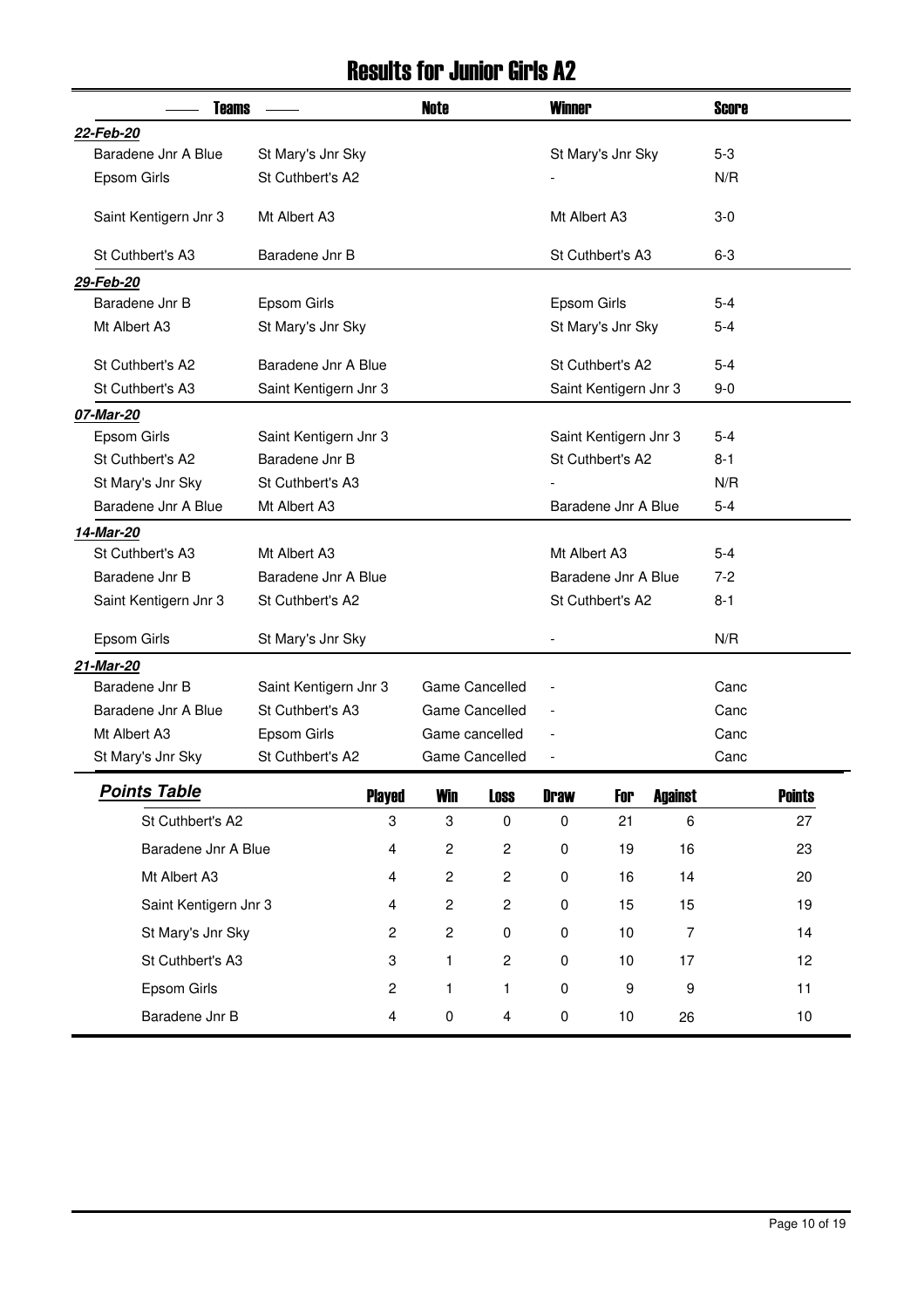# Results for Junior Boys A1

| <b>Teams</b>                                      |                               | <b>Note</b>      |                | <b>Winner</b>  |                   |                              | <b>Score</b> |               |
|---------------------------------------------------|-------------------------------|------------------|----------------|----------------|-------------------|------------------------------|--------------|---------------|
| 22-Feb-20                                         |                               |                  |                |                |                   |                              |              |               |
| Saint Kentigern Jnr Boys Sacred Heart Jnr A<br>1  |                               |                  |                |                |                   | Saint Kentigern Jnr Boys 6-0 |              |               |
| Auck Grammar 1                                    | St Peter's Jnr A Gold         |                  |                |                | Auck Grammar 1    |                              | $8-0$        |               |
| Lynfield Jnr Boys                                 | Saint Kentigern Jnr Boys<br>2 |                  |                | Draw           |                   |                              | $0-0$        |               |
| Auck Grammar 2                                    | King's PW                     |                  |                | King's PW      |                   |                              | 8-1          |               |
| 29-Feb-20                                         |                               |                  |                |                |                   |                              |              |               |
| King's PW                                         | Auck Grammar 1                |                  |                |                | Auck Grammar 1    |                              | $9-0$        |               |
| Saint Kentigern Jnr Boys Sacred Heart Jnr A<br>2  |                               |                  |                | 2              |                   | Saint Kentigern Jnr Boys 5-4 |              |               |
| St Peter's Jnr A Gold                             | Saint Kentigern Jnr Boys      |                  |                |                |                   | Saint Kentigern Jnr Boys 9-0 |              |               |
| Auck Grammar 2                                    | Lynfield Jnr Boys             |                  |                |                | Lynfield Jnr Boys |                              | 5-4          |               |
| 07-Mar-20                                         |                               |                  |                |                |                   |                              |              |               |
| Auck Grammar 1                                    | Lynfield Jnr Boys             |                  |                |                | Auck Grammar 1    |                              | $9-0$        |               |
| St Peter's Jnr A Gold                             | King's PW                     |                  |                | King's PW      |                   |                              | $9-0$        |               |
| Sacred Heart Jnr A                                | <b>Auck Grammar 2</b>         |                  |                |                |                   |                              | N/R          |               |
| Saint Kentigern Jnr Boys Saint Kentigern Jnr Boys | 2                             |                  |                | 1              |                   | Saint Kentigern Jnr Boys 9-0 |              |               |
| 14-Mar-20                                         |                               |                  |                |                |                   |                              |              |               |
| Auck Grammar 2                                    | Saint Kentigern Jnr Boys<br>2 |                  |                | 2              |                   | Saint Kentigern Jnr Boys 7-2 |              |               |
| King's PW                                         | Saint Kentigern Jnr Boys<br>1 |                  |                |                |                   | Saint Kentigern Jnr Boys 7-2 |              |               |
| Lynfield Jnr Boys                                 | St Peter's Jnr A Gold         |                  |                |                | Lynfield Jnr Boys |                              | $8 - 1$      |               |
| Auck Grammar 1                                    | Sacred Heart Jnr A            |                  |                |                | Auck Grammar 1    |                              | $9 - 0$      |               |
| 21-Mar-20                                         |                               |                  |                |                |                   |                              |              |               |
| King's PW                                         | Lynfield Jnr Boys             |                  | Game Cancelled |                |                   |                              | Canc         |               |
| Saint Kentigern Jnr Boys Auck Grammar 2           |                               |                  | Game Cancelled |                |                   |                              | Canc         |               |
| 1.<br>Saint Kentigern Jnr Boys Auck Grammar 1     |                               |                  | Game Cancelled |                |                   |                              | Canc         |               |
| 2<br>Sacred Heart Jnr A                           | St Peter's Jnr A Gold         |                  | Game Cancelled | $\overline{a}$ |                   |                              | Canc         |               |
| <b>Points Table</b>                               |                               |                  |                |                |                   |                              |              |               |
|                                                   | <b>Played</b>                 | <b>Win</b>       | <b>Loss</b>    | <b>Draw</b>    | For               | <b>Against</b>               |              | <b>Points</b> |
| Auck Grammar 1                                    | 4                             | 4                | $\mathbf 0$    | 0              | 35                | 0                            |              | 43            |
| Saint Kentigern Jnr Boys 1                        | 4                             | 4                | $\mathbf 0$    | 0              | 31                | 2                            |              | 39            |
| King's PW                                         | 4                             | $\overline{c}$   | $\overline{c}$ | 0              | 19                | 17                           |              | 23            |
| Lynfield Jnr Boys                                 | 4                             | $\boldsymbol{2}$ | 1              | 1              | 13                | 14                           |              | 17            |
| Saint Kentigern Jnr Boys 2                        | 4                             | $\boldsymbol{2}$ | 1              | 1              | 12                | 15                           |              | 16            |
| Auck Grammar 2                                    | 3                             | $\pmb{0}$        | 3              | 0              | 7                 | 20                           |              | 7             |
| Sacred Heart Jnr A                                | 3                             | 0                | 3              | 0              | 4                 | 20                           |              | 4             |
| St Peter's Jnr A Gold                             | 4                             | $\pmb{0}$        | 4              | 0              | 1                 | 34                           |              | 1             |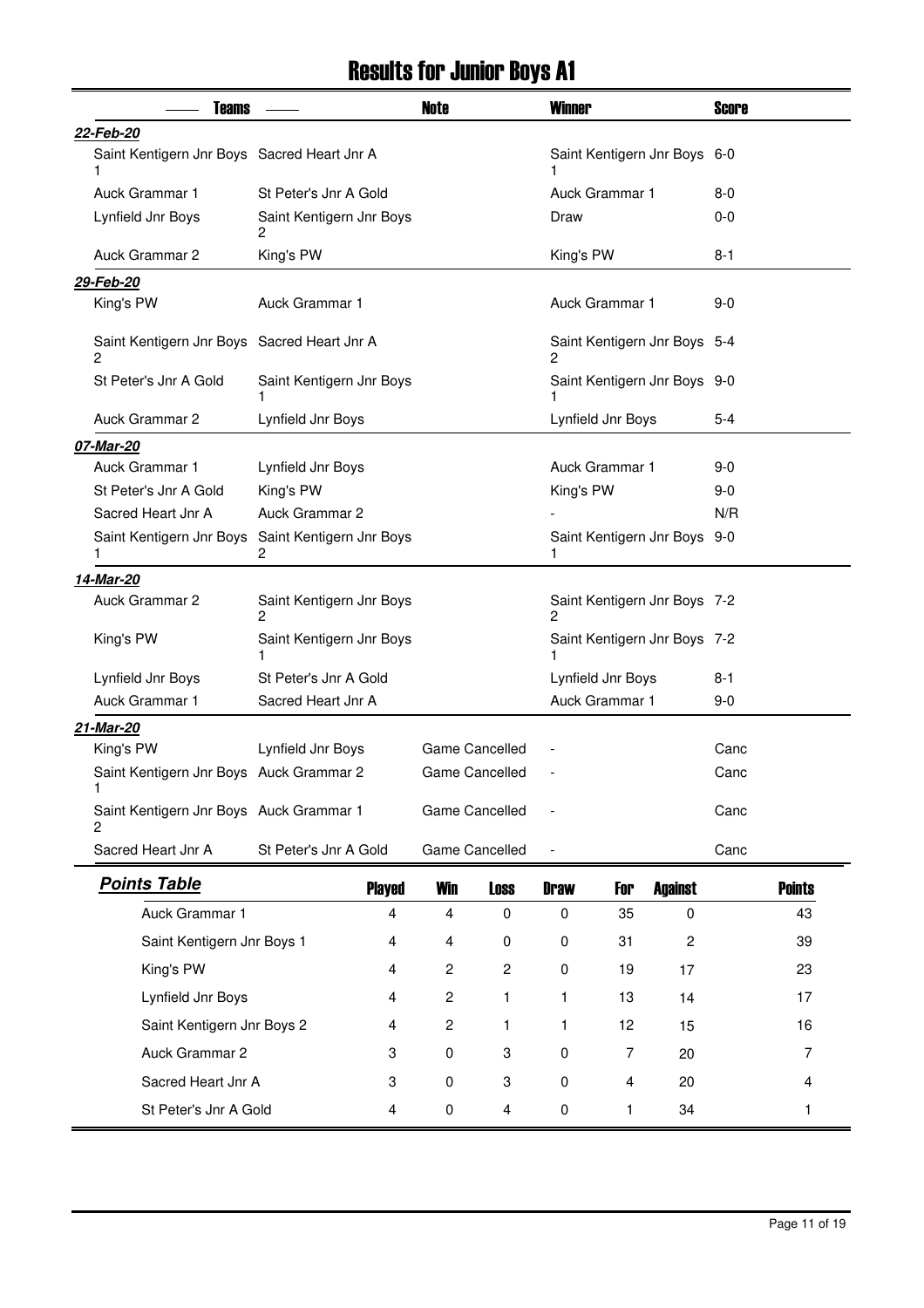# Results for Junior Boys A2 Pool A

| <b>Teams</b>                                           |                               |   | <b>Note</b>               |                         | <b>Winner</b> |                |                              | <b>Score</b> |               |
|--------------------------------------------------------|-------------------------------|---|---------------------------|-------------------------|---------------|----------------|------------------------------|--------------|---------------|
| 22-Feb-20                                              |                               |   |                           |                         |               |                |                              |              |               |
| King's BN                                              | Saint Kentigern Jnr Boys<br>3 |   |                           |                         | King's BN     |                |                              | $5 - 4$      |               |
| Saint Kentigern Jnr Boys Auck Grammar 4<br>4           |                               |   |                           |                         | 4             |                | Saint Kentigern Jnr Boys 9-0 |              |               |
| Auck Grammar 3                                         | Bye                           |   |                           |                         |               |                |                              |              |               |
| 29-Feb-20                                              |                               |   |                           |                         |               |                |                              |              |               |
| Auck Grammar 4                                         | Auck Grammar 3                |   |                           |                         |               | Auck Grammar 3 |                              | 8-1          |               |
| Saint Kentigern Jnr Boys Saint Kentigern Jnr Boys<br>4 | 3                             |   |                           |                         | 3             |                | Saint Kentigern Jnr Boys 6-3 |              |               |
| King's BN                                              | Bye                           |   |                           |                         |               |                |                              |              |               |
| 07-Mar-20                                              |                               |   |                           |                         |               |                |                              |              |               |
| Auck Grammar 3                                         | Saint Kentigern Jnr Boys<br>4 |   |                           |                         |               | Auck Grammar 3 |                              | 6-3          |               |
| Auck Grammar 4                                         | King's BN                     |   |                           |                         | King's BN     |                |                              | $9-0$        |               |
| Saint Kentigern Jnr Boys Bye<br>3                      |                               |   |                           |                         |               |                |                              |              |               |
| 14-Mar-20                                              |                               |   |                           |                         |               |                |                              |              |               |
| King's BN                                              | Saint Kentigern Jnr Boys<br>4 |   |                           |                         | King's BN     |                |                              | 6-3          |               |
| Saint Kentigern Jnr Boys Auck Grammar 3<br>3           |                               |   |                           |                         |               | Auck Grammar 3 |                              | $5 - 4$      |               |
| Auck Grammar 4                                         | Bye                           |   |                           |                         |               |                |                              |              |               |
| 21-Mar-20                                              |                               |   |                           |                         |               |                |                              |              |               |
| Saint Kentigern Jnr Boys Auck Grammar 4<br>3           |                               |   | Game cancelled            |                         |               |                |                              | Canc         |               |
| Auck Grammar 3                                         | King's BN                     |   | Game cancelled            |                         |               |                |                              | Canc         |               |
| Saint Kentigern Jnr Boys Bye<br>4                      |                               |   |                           |                         |               |                |                              |              |               |
| <b>Points Table</b>                                    | <b>Played</b>                 |   | Win                       | <b>Loss</b>             | <b>Draw</b>   | For            | <b>Against</b>               |              | <b>Points</b> |
| King's BN                                              |                               | 3 | 3                         | 0                       | 0             | 20             | 7                            |              | 26            |
| Auck Grammar 3                                         |                               | 3 | $\ensuremath{\mathsf{3}}$ | $\pmb{0}$               | $\pmb{0}$     | 19             | 8                            |              | 25            |
| Saint Kentigern Jnr Boys 4                             |                               | 4 | 1                         | 3                       | $\pmb{0}$     | 18             | 18                           |              | 20            |
| Saint Kentigern Jnr Boys 3                             |                               | 3 | 1                         | $\overline{\mathbf{c}}$ | $\pmb{0}$     | 14             | 13                           |              | 16            |
| Auck Grammar 4                                         |                               | 3 | $\pmb{0}$                 | 3                       | $\pmb{0}$     | $\mathbf{1}$   | 26                           |              | 1             |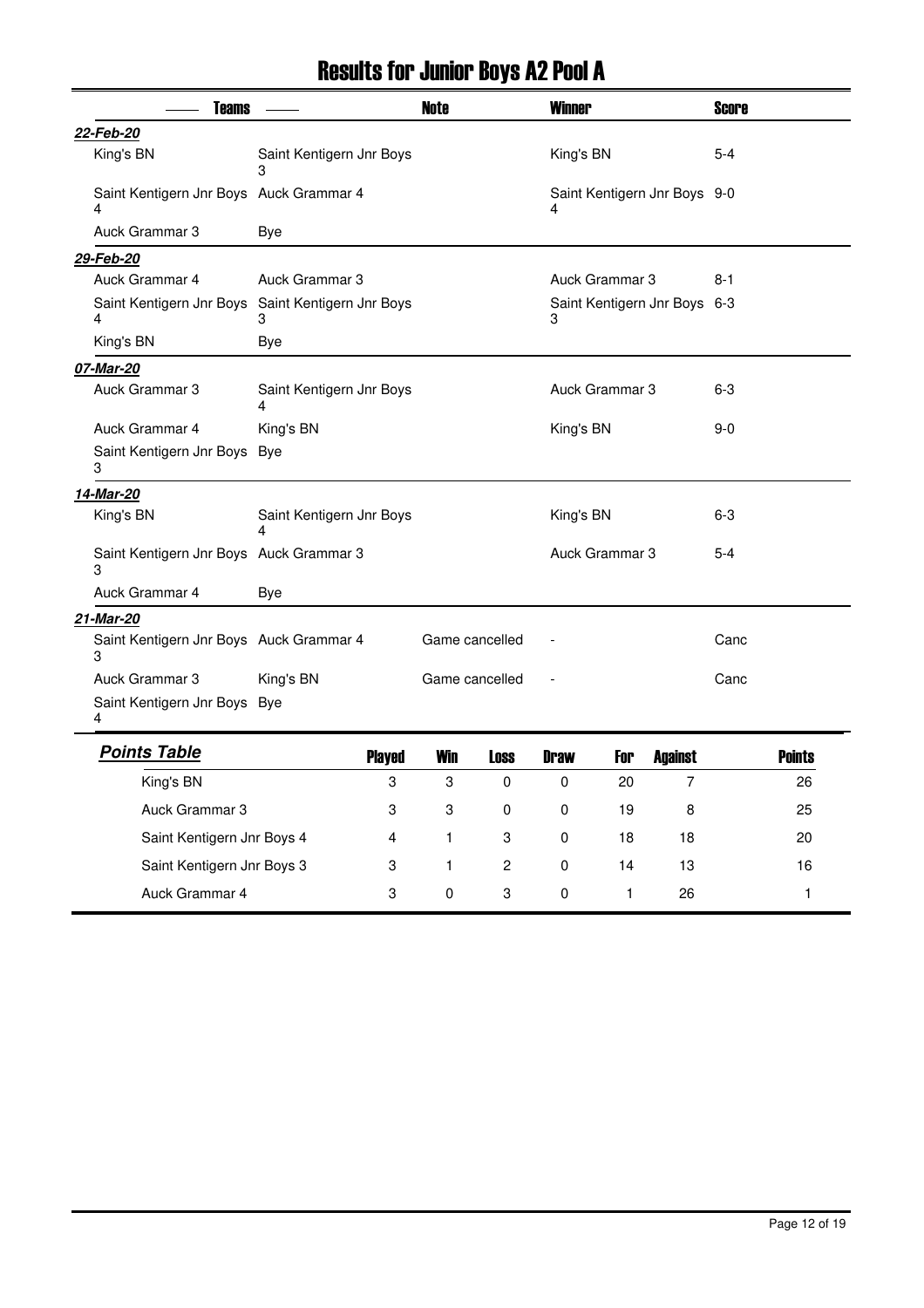# Results for Junior Boys A2 Pool B

| <b>Teams</b>           |                        |               | <b>Note</b>    |                | <b>Winner</b>  |                        |                | <b>Score</b> |               |
|------------------------|------------------------|---------------|----------------|----------------|----------------|------------------------|----------------|--------------|---------------|
| 22-Feb-20              |                        |               |                |                |                |                        |                |              |               |
| King's DM              | Mt Albert Gold         |               |                |                | King's DM      |                        |                | $9-0$        |               |
| St Peter's Jnr A Blue  | St Peter's Jnr A White |               |                |                |                | St Peter's Jnr A White |                | $8 - 1$      |               |
| Mt Albert Blue         | Bye                    |               |                |                |                |                        |                |              |               |
| 26-Feb-20              |                        |               |                |                |                |                        |                |              |               |
| Mt Albert Gold         | Mt Albert Blue         |               |                |                |                | Mt Albert Gold         |                | $5-4$        |               |
| 29-Feb-20              |                        |               |                |                |                |                        |                |              |               |
| St Peter's Jnr A Blue  | King's DM              |               |                |                | King's DM      |                        |                | $7 - 2$      |               |
| St Peter's Jnr A White | <b>Bye</b>             |               |                |                |                |                        |                |              |               |
| 07-Mar-20              |                        |               |                |                |                |                        |                |              |               |
| St Peter's Jnr A White | Mt Albert Blue         |               |                |                | Mt Albert Blue |                        |                | $6-3$        |               |
| Mt Albert Gold         | St Peter's Jnr A Blue  |               |                |                | Mt Albert Gold |                        |                | $5-4$        |               |
| King's DM              | Bye                    |               |                |                |                |                        |                |              |               |
| 14-Mar-20              |                        |               |                |                |                |                        |                |              |               |
| St Peter's Jnr A White | Mt Albert Gold         |               |                |                |                | St Peter's Jnr A White |                | $8 - 1$      |               |
| Mt Albert Blue         | King's DM              |               |                |                | Mt Albert Blue |                        |                | $5 - 4$      |               |
| St Peter's Jnr A Blue  | Bye                    |               |                |                |                |                        |                |              |               |
| 21-Mar-20              |                        |               |                |                |                |                        |                |              |               |
| Mt Albert Blue         | St Peter's Jnr A Blue  |               | Game cancelled |                |                |                        |                | Canc         |               |
| King's DM              | St Peter's Jnr A White |               | Game cancelled |                |                |                        |                | Canc         |               |
| Mt Albert Gold         | <b>Bye</b>             |               |                |                |                |                        |                |              |               |
| <b>Points Table</b>    |                        | <b>Played</b> | <b>Win</b>     | <b>Loss</b>    | <b>Draw</b>    | For                    | <b>Against</b> |              | <b>Points</b> |
| King's DM              |                        | 3             | $\mathbf{2}$   | $\mathbf{1}$   | 0              | 20                     | $\overline{7}$ |              | 24            |
| St Peter's Jnr A White |                        | 3             | $\overline{c}$ | 1              | 0              | 19                     | 8              |              | 23            |
| Mt Albert Blue         |                        | 3             | $\mathbf{2}$   | 1              | 0              | 15                     | 12             |              | 19            |
| Mt Albert Gold         |                        | 4             | $\overline{c}$ | $\overline{c}$ | 0              | 11                     | 25             |              | 15            |
| St Peter's Jnr A Blue  |                        | 3             | 0              | 3              | 0              | $\overline{7}$         | 20             |              | 7             |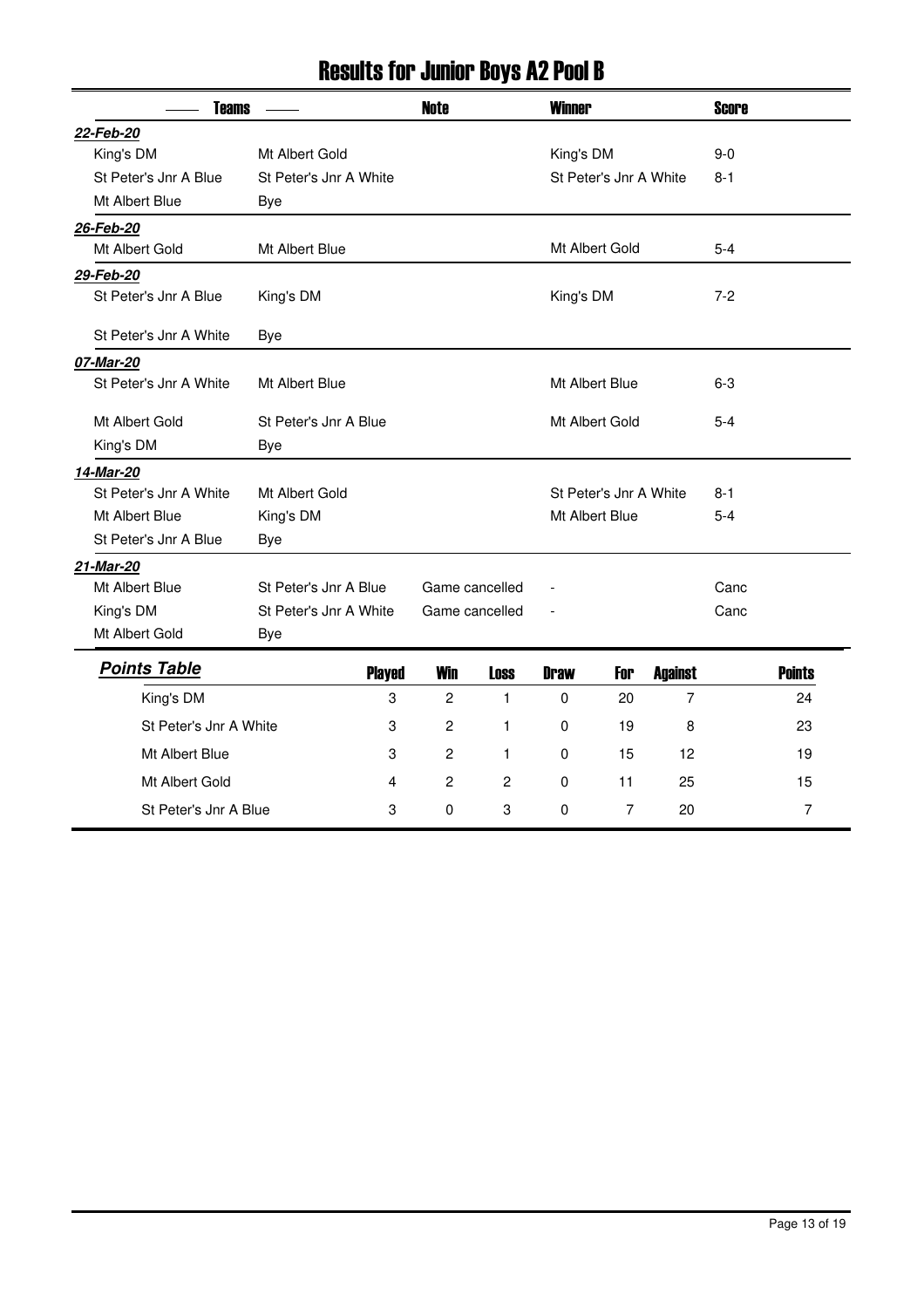# Results for Junior B Boys Pool A

| <b>Teams</b>          |                       | <b>Note</b> |                       | <b>Winner</b>         |                       |                |            |               |
|-----------------------|-----------------------|-------------|-----------------------|-----------------------|-----------------------|----------------|------------|---------------|
| 22-Feb-20             |                       |             |                       |                       |                       |                |            |               |
| Saint Kentigern Jnr 7 | King's GD             |             |                       |                       | Saint Kentigern Jnr 7 |                | $6 - 3$    |               |
| Sancta Maria          | St Peter's B Red      |             |                       |                       | St Peter's B Red      |                | <b>WBD</b> |               |
| 29-Feb-20             |                       |             |                       |                       |                       |                |            |               |
| Saint Kentigern Jnr 7 | Sancta Maria          |             |                       |                       | Saint Kentigern Jnr 7 |                | $6-3$      |               |
| King's GD             | St Peter's B Red      |             |                       |                       | St Peter's B Red      |                | $6-3$      |               |
| 07-Mar-20             |                       |             |                       |                       |                       |                |            |               |
| King's GD             | Sancta Maria          |             |                       | King's GD             |                       |                | $7-2$      |               |
| St Peter's B Red      | Saint Kentigern Jnr 7 |             |                       | Saint Kentigern Jnr 7 |                       |                | $6-3$      |               |
| 14-Mar-20             |                       |             |                       |                       |                       |                |            |               |
| St Peter's B Red      | Saint Kentigern Jnr 7 |             | Saint Kentigern Jnr 7 |                       |                       |                | $7-2$      |               |
| Sancta Maria          | King's GD             |             |                       | Sancta Maria          |                       |                | $5 - 4$    |               |
| 21-Mar-20             |                       |             |                       |                       |                       |                |            |               |
| King's GD             | St Peter's B Red      |             | Game Cancelled        |                       |                       |                | Canc       |               |
| Sancta Maria          | Saint Kentigern Jnr 7 |             | <b>Game Cancelled</b> |                       |                       |                | Canc       |               |
| <b>Points Table</b>   | <b>Played</b>         | <b>Win</b>  | <b>Loss</b>           | <b>Draw</b>           | For                   | <b>Against</b> |            | <b>Points</b> |
| Saint Kentigern Jnr 7 | $\overline{4}$        | 4           | $\mathbf 0$           | 0                     | 25                    | 11             |            | 33            |
| St Peter's B Red      | 4                     | 2           | 2                     | 0                     | 11                    | 16             |            | 24            |
| King's GD             | 4                     | 1           | 3                     | 0                     | 17                    | 19             |            | 19            |
| Sancta Maria          | 4                     | 1           | 3                     | $\mathbf{0}$          | 10                    | 17             |            | 12            |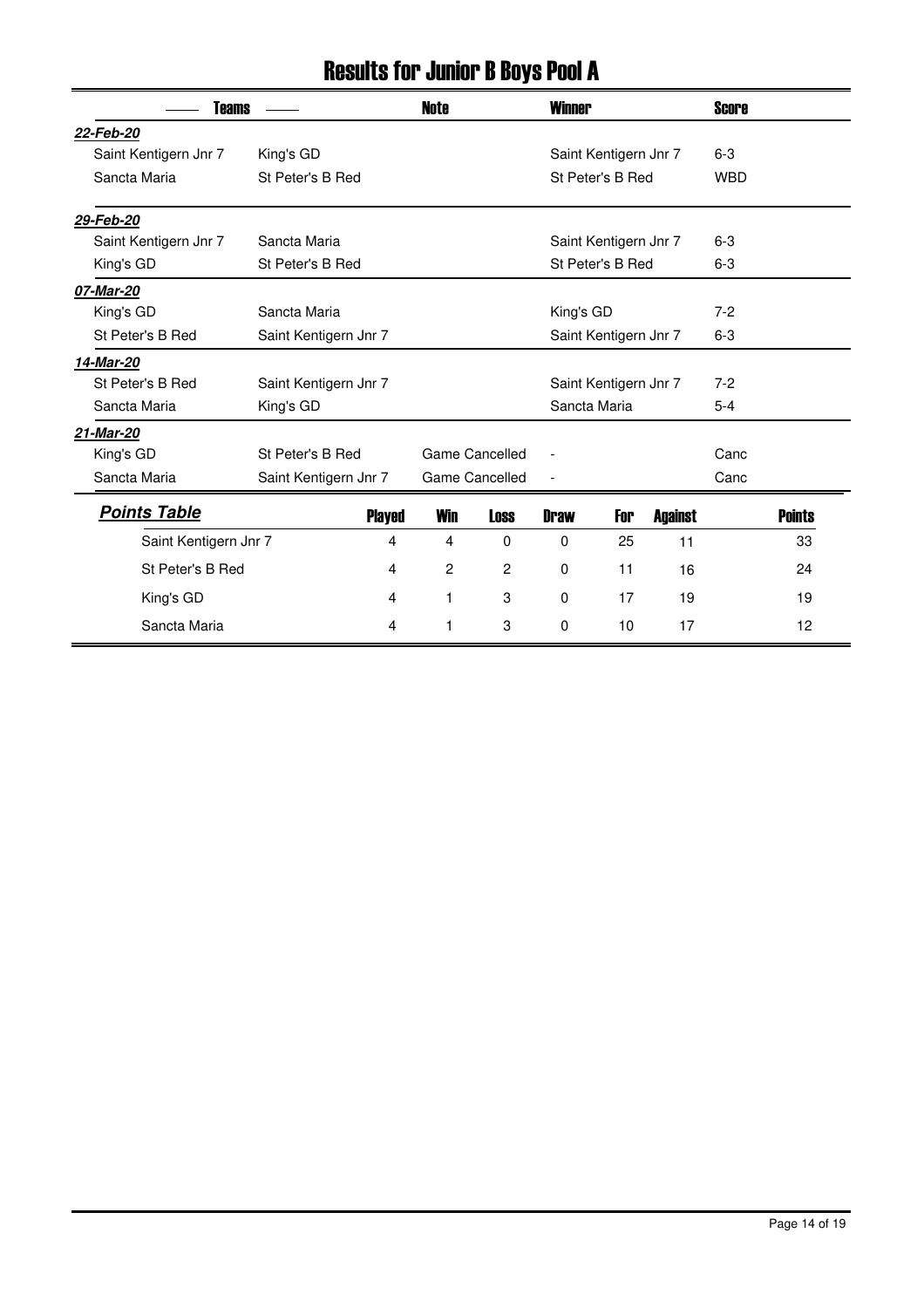# Results for Junior B Boys Pool B

| <b>Teams</b>        |                    |               | <b>Note</b> |                       | <b>Winner</b> |               |                |         |               |
|---------------------|--------------------|---------------|-------------|-----------------------|---------------|---------------|----------------|---------|---------------|
| 22-Feb-20           |                    |               |             |                       |               |               |                |         |               |
| St Peter's B Black  | Green Bay Jnr      |               |             |                       |               | Green Bay Jnr |                | $9-0$   |               |
| Mt Albert           | Parnell            |               |             |                       | Parnell       |               |                | $6 - 3$ |               |
| Auck Grammar B2     | <b>Bye</b>         |               |             |                       |               |               |                |         |               |
| 29-Feb-20           |                    |               |             |                       |               |               |                |         |               |
| St Peter's B Black  | Mt Albert          |               |             |                       | Mt Albert     |               |                | $9-0$   |               |
| Green Bay Jnr       | Auck Grammar B2    |               |             |                       |               | Green Bay Jnr |                | $5 - 4$ |               |
| Parnell             | <b>Bye</b>         |               |             |                       |               |               |                |         |               |
| 07-Mar-20           |                    |               |             |                       |               |               |                |         |               |
| Auck Grammar B2     | Mt Albert          |               |             |                       | Mt Albert     |               |                | $7 - 2$ |               |
| Parnell             | St Peter's B Black |               |             |                       | Parnell       |               |                | $9-0$   |               |
| Green Bay Jnr       | <b>Bye</b>         |               |             |                       |               |               |                |         |               |
| 14-Mar-20           |                    |               |             |                       |               |               |                |         |               |
| Parnell             | Auck Grammar B2    |               |             |                       | Parnell       |               |                | $7 - 2$ |               |
| Mt Albert           | Green Bay Jnr      |               |             |                       | Mt Albert     |               |                | $5 - 4$ |               |
| St Peter's B Black  | <b>Bye</b>         |               |             |                       |               |               |                |         |               |
| 21-Mar-20           |                    |               |             |                       |               |               |                |         |               |
| Green Bay Jnr       | Parnell            |               |             | Game Cancelled        |               |               |                | Canc    |               |
| Auck Grammar B2     | St Peter's B Black |               |             | <b>Game Cancelled</b> |               |               |                | Canc    |               |
| Mt Albert           | Bye                |               |             |                       |               |               |                |         |               |
| <b>Points Table</b> |                    | <b>Played</b> | <b>Win</b>  | <b>Loss</b>           | <b>Draw</b>   | For           | <b>Against</b> |         | <b>Points</b> |
| Mt Albert           |                    | 4             | 3           | $\mathbf{1}$          | 0             | 24            | 12             |         | 30            |
| Parnell             |                    | 3             | 3           | 0                     | 0             | 22            | 5              |         | 28            |
| Green Bay Jnr       |                    | 3             | 2           | 1                     | 0             | 18            | 9              |         | 22            |
| Auck Grammar B2     |                    | 3             | 0           | 3                     | 0             | 8             | 19             |         | 8             |
| St Peter's B Black  |                    | 3             | 0           | 3                     | 0             | $\mathbf 0$   | 27             |         | 0             |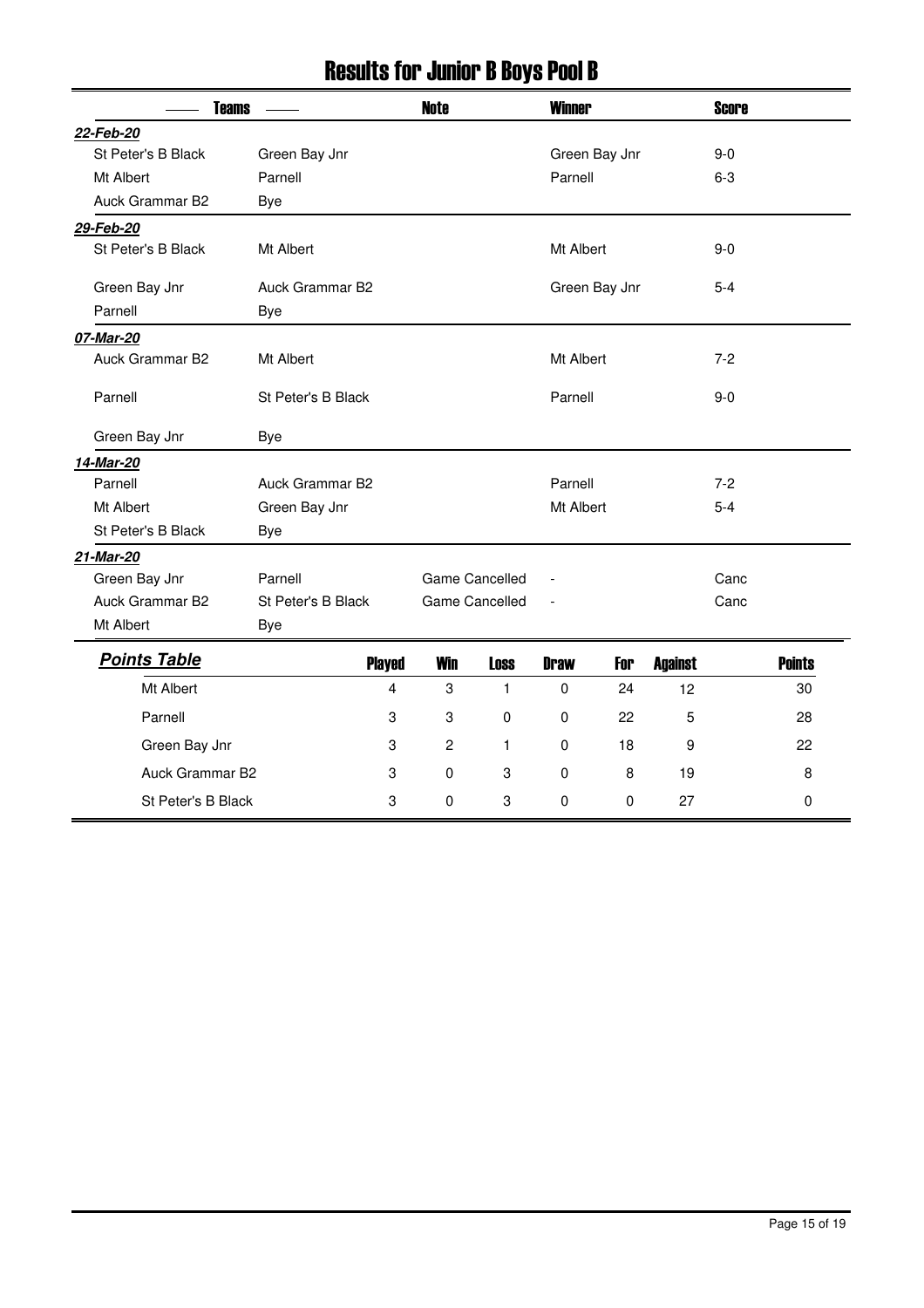# Results for Junior B Boys Pool C

| <b>Teams</b> |                        |                        | <b>Note</b>   |                | <b>Winner</b>  |                        |                       | <b>Score</b>   |         |               |
|--------------|------------------------|------------------------|---------------|----------------|----------------|------------------------|-----------------------|----------------|---------|---------------|
| 22-Feb-20    |                        |                        |               |                |                |                        |                       |                |         |               |
|              | St Peter's B Green     | <b>Dilworth</b>        |               |                |                | Dilworth               |                       |                | $8 - 1$ |               |
|              | Sacred Heart Red       | Saint Kentigern Jnr 6  |               |                |                |                        | Saint Kentigern Jnr 6 |                | $6 - 3$ |               |
|              | Auck Grammar B1        |                        |               |                |                |                        |                       |                |         |               |
|              |                        | Bye                    |               |                |                |                        |                       |                |         |               |
| 29-Feb-20    |                        |                        |               |                |                |                        |                       |                |         |               |
|              | St Peter's B Green     | Sacred Heart Red       |               |                |                |                        | Sacred Heart Red      |                | $5 - 4$ |               |
| Dilworth     |                        | Auck Grammar B1        |               |                |                | <b>Dilworth</b>        |                       |                | $6 - 3$ |               |
|              | Saint Kentigern Jnr 6  | <b>Bye</b>             |               |                |                |                        |                       |                |         |               |
| 07-Mar-20    |                        |                        |               |                |                |                        |                       |                |         |               |
|              | <b>Auck Grammar B1</b> | Sacred Heart Red       |               |                |                | <b>Auck Grammar B1</b> |                       |                | $5 - 4$ |               |
|              | Saint Kentigern Jnr 6  | St Peter's B Green     |               |                |                | Saint Kentigern Jnr 6  |                       |                | $6-0$   |               |
| Dilworth     |                        | Bye                    |               |                |                |                        |                       |                |         |               |
| 14-Mar-20    |                        |                        |               |                |                |                        |                       |                |         |               |
|              | Saint Kentigern Jnr 6  | <b>Auck Grammar B1</b> |               |                |                |                        | Saint Kentigern Jnr 6 |                | $8 - 1$ |               |
|              | Sacred Heart Red       | <b>Dilworth</b>        |               |                |                | Sacred Heart Red       |                       |                | $5 - 4$ |               |
|              | St Peter's B Green     | Bye                    |               |                |                |                        |                       |                |         |               |
| 21-Mar-20    |                        |                        |               |                |                |                        |                       |                |         |               |
| Dilworth     |                        | Saint Kentigern Jnr 6  |               |                | Game Cancelled |                        |                       |                | Canc    |               |
|              | <b>Auck Grammar B1</b> | St Peter's B Green     |               | Game Cancelled |                |                        |                       |                | Canc    |               |
|              | Sacred Heart Red       | Bye                    |               |                |                |                        |                       |                |         |               |
|              | <b>Points Table</b>    |                        | <b>Played</b> | <b>Win</b>     | <b>Loss</b>    | <b>Draw</b>            | For                   | <b>Against</b> |         | <b>Points</b> |
|              | Saint Kentigern Jnr 6  |                        | 3             | 3              | $\Omega$       | $\Omega$               | 20                    | 4              |         | 26            |
|              | Dilworth               |                        | 3             | 2              | 1              | $\mathbf 0$            | 18                    | 9              |         | 22            |
|              | Sacred Heart Red       |                        | 4             | $\mathbf{2}$   | $\overline{c}$ | $\Omega$               | 17                    | 19             |         | 21            |
|              | <b>Auck Grammar B1</b> |                        | 3             | 1              | $\overline{c}$ | $\mathbf 0$            | 9                     | 18             |         | 11            |
|              | St Peter's B Green     |                        | 3             | 0              | 3              | $\Omega$               | 5                     | 19             |         | 5             |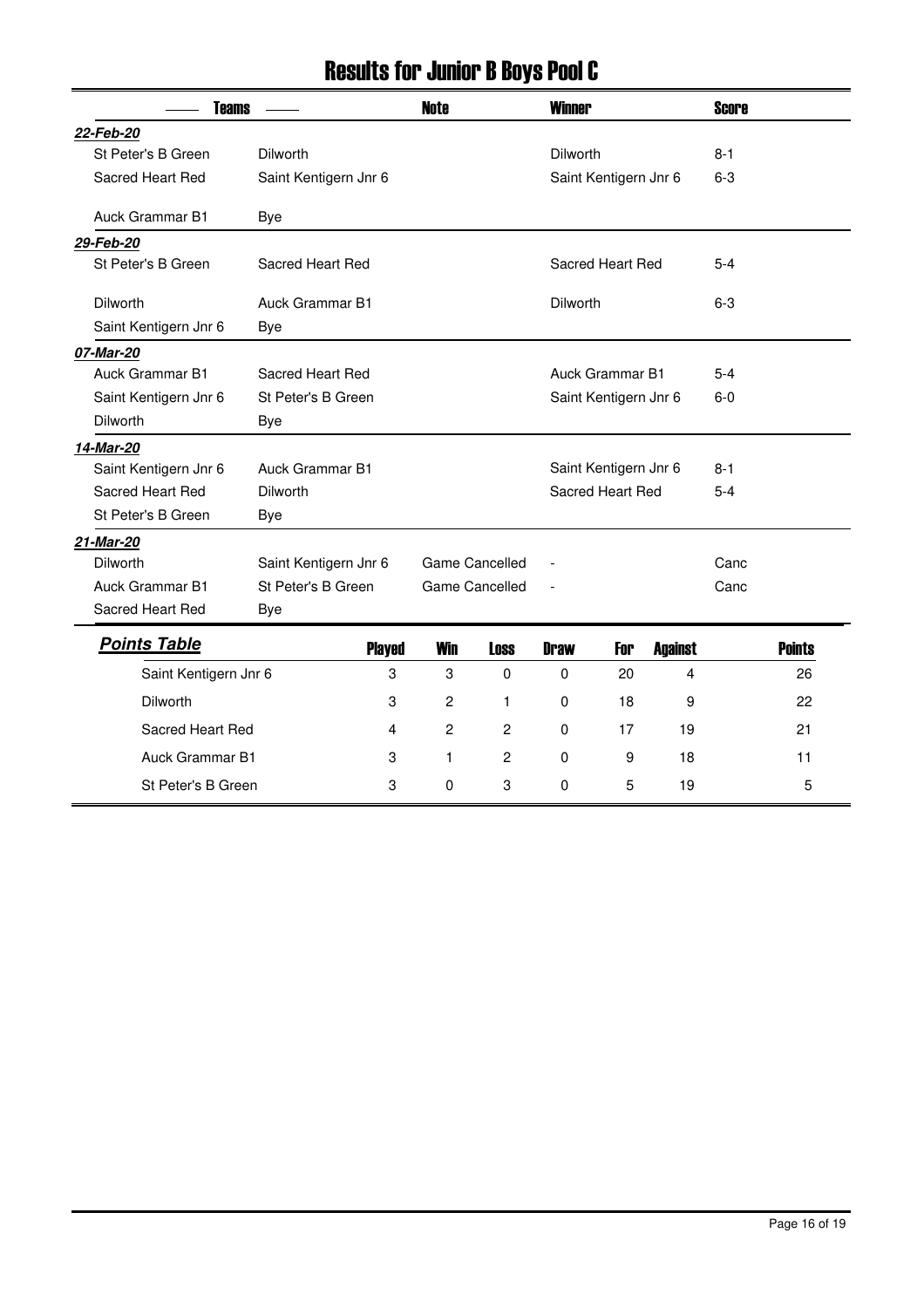## Results for Junior B Boys Pool D

| <b>Teams</b>                   |                       |                |                | <b>Winner</b>         |                       |                | <b>Score</b> |                |
|--------------------------------|-----------------------|----------------|----------------|-----------------------|-----------------------|----------------|--------------|----------------|
| 22-Feb-20                      |                       |                |                |                       |                       |                |              |                |
| St Peter's B Orange            | Sacred Heart White    |                |                |                       | Sacred Heart White    |                | $6 - 3$      |                |
| Saint Kentigern Jnr 5          | Selwyn Black          |                |                |                       | Saint Kentigern Jnr 5 |                | $8-1$        |                |
| Auck Grammar B3                | <b>Bye</b>            |                |                |                       |                       |                |              |                |
| 29-Feb-20                      |                       |                |                |                       |                       |                |              |                |
| St Peter's B Orange            | Saint Kentigern Jnr 5 |                |                |                       | Saint Kentigern Jnr 5 |                | <b>WBD</b>   |                |
| Sacred Heart White             | Auck Grammar B3       |                |                | Sacred Heart White    |                       |                | $7-2$        |                |
| Selwyn Black                   | Bye                   |                |                |                       |                       |                |              |                |
| 07-Mar-20                      |                       |                |                |                       |                       |                |              |                |
| Auck Grammar B3                | Saint Kentigern Jnr 5 |                |                | Saint Kentigern Jnr 5 |                       |                | 6-3          |                |
| Selwyn Black                   | St Peter's B Orange   |                |                | Selwyn Black          |                       |                | $5 - 4$      |                |
| Sacred Heart White             | <b>Bye</b>            |                |                |                       |                       |                |              |                |
| 14-Mar-20                      |                       |                |                |                       |                       |                |              |                |
| Selwyn Black                   | Auck Grammar B3       |                |                | Auck Grammar B3       |                       |                | $5 - 4$      |                |
| Saint Kentigern Jnr 5          | Sacred Heart White    |                |                |                       | Saint Kentigern Jnr 5 |                | $8 - 1$      |                |
| St Peter's B Orange            | Bye                   |                |                |                       |                       |                |              |                |
| 21-Mar-20                      |                       |                |                |                       |                       |                |              |                |
| Sacred Heart White             | Selwyn Black          | Game Cancelled |                |                       |                       |                | Canc         |                |
| Auck Grammar B3                | St Peter's B Orange   |                | Game Cancelled |                       |                       |                | Canc         |                |
| Saint Kentigern Jnr 5          | Bye                   |                |                |                       |                       |                |              |                |
| <b>Points Table</b>            | <b>Played</b>         | <b>Win</b>     | <b>Loss</b>    | <b>Draw</b>           | For                   | <b>Against</b> |              | <b>Points</b>  |
| Saint Kentigern Jnr 5          | 4                     | 4              | $\Omega$       | $\Omega$              | 22                    | 5              |              | 39             |
| <b>Sacred Heart White</b><br>3 |                       | $\overline{c}$ | 1              | $\mathbf 0$           | 14                    | 13             |              | 18             |
| Selwyn Black                   | 3                     |                | $\mathbf{2}$   | $\mathbf 0$           | 10                    | 17             |              | $12*$          |
| Auck Grammar B3                | 3                     | 1              | $\overline{c}$ | 0                     | 10                    | 17             |              | $12*$          |
| St Peter's B Orange            | 3                     | 0              | 3              | 0                     | 7                     | 11             |              | $\overline{7}$ |

*\* Auck Grammar B3 place 3rd and Selwyn Back place 4th. As both teams are tided on equal points the result of the Auck Grammar B3 vs. Selwyn Back game determined the higher ranked team.*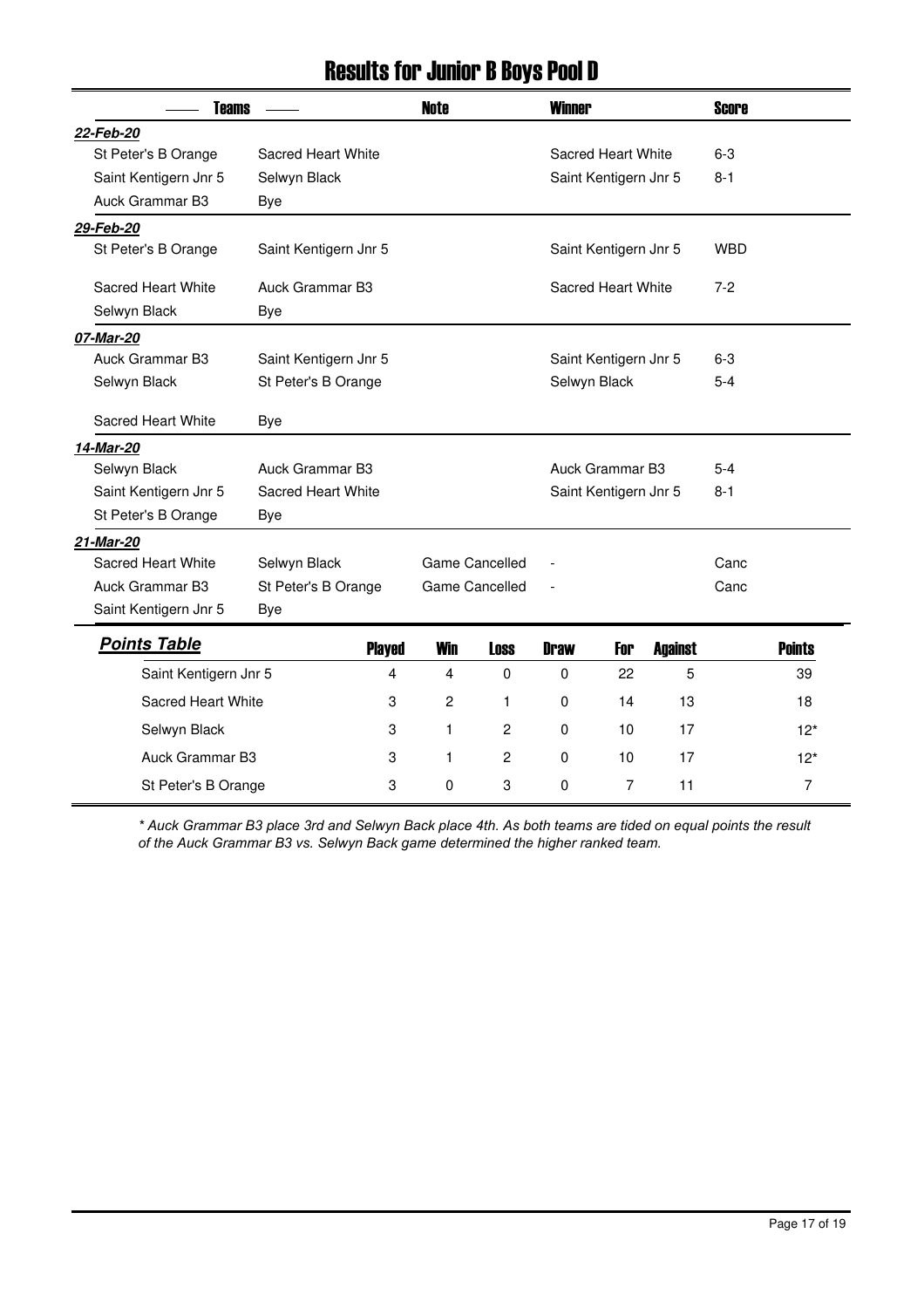#### Results for Junior B Girls Pool A

| <b>Teams</b>            |                         | <b>Note</b>             |                  | <b>Winner</b>           |                          |                    | <b>Score</b>   |         |                  |
|-------------------------|-------------------------|-------------------------|------------------|-------------------------|--------------------------|--------------------|----------------|---------|------------------|
| 22-Feb-20               |                         |                         |                  |                         |                          |                    |                |         |                  |
| St Mary's Intermediates | Diocesan Jnr 3          |                         |                  |                         |                          | Diocesan Jnr 3     |                | $9-0$   |                  |
| Marist Junior           | Lynfield Jnr Girls      |                         |                  |                         |                          | Lynfield Jnr Girls |                | WBD     |                  |
| Diocesan Jnr 4          | Mt Albert B1            |                         |                  |                         |                          |                    |                | N/R     |                  |
| <b>Auck Girls</b>       | Bye                     |                         |                  |                         |                          |                    |                |         |                  |
| 29-Feb-20               |                         |                         |                  |                         |                          |                    |                |         |                  |
| St Mary's Intermediates | Marist Junior           |                         |                  |                         | Marist Junior            |                    |                | $9 - 0$ |                  |
| Diocesan Jnr 3          | Diocesan Jnr 4          |                         |                  |                         |                          | Diocesan Jnr 3     |                | $7-3$   |                  |
| Lynfield Jnr Girls      | <b>Auck Girls</b>       |                         |                  |                         |                          | Lynfield Jnr Girls |                | WBD     |                  |
| Mt Albert B1            | <b>Bye</b>              |                         |                  |                         |                          |                    |                |         |                  |
| 07-Mar-20               |                         |                         |                  |                         |                          |                    |                |         |                  |
| Diocesan Jnr 4          | Marist Junior           |                         |                  |                         | Marist Junior            |                    |                | $6 - 3$ |                  |
| <b>Auck Girls</b>       | St Mary's Intermediates |                         |                  |                         | <b>Auck Girls</b>        |                    |                | $5 - 4$ |                  |
| Mt Albert B1            | Diocesan Jnr 3          |                         |                  |                         | Diocesan Jnr 3           |                    |                | $8 - 1$ |                  |
| Lynfield Jnr Girls      | <b>Bye</b>              |                         |                  |                         |                          |                    |                |         |                  |
| 14-Mar-20               |                         |                         |                  |                         |                          |                    |                |         |                  |
| <b>Auck Girls</b>       | Diocesan Jnr 4          |                         |                  |                         | <b>Auck Girls</b>        |                    |                | $6 - 3$ |                  |
| Marist Junior           | Mt Albert B1            |                         |                  |                         | Mt Albert B1             |                    |                | $6 - 3$ |                  |
| Lynfield Jnr Girls      | St Mary's Intermediates |                         |                  |                         |                          | Lynfield Jnr Girls |                | $6 - 3$ |                  |
| Diocesan Jnr 3          | Bye                     |                         |                  |                         |                          |                    |                |         |                  |
| 21-Mar-20               |                         |                         |                  |                         |                          |                    |                |         |                  |
| Mt Albert B1            | <b>Auck Girls</b>       |                         | Game cancelled   |                         | $\overline{a}$           |                    |                | Canc    |                  |
| Lynfield Jnr Girls      | Diocesan Jnr 4          |                         | Game cancelled   |                         | $\overline{\phantom{a}}$ |                    |                | Canc    |                  |
| Diocesan Jnr 3          | Marist Junior           |                         | Game cancelled   |                         | $\overline{\phantom{a}}$ |                    |                | Canc    |                  |
| St Mary's Intermediates | Bye                     |                         |                  |                         |                          |                    |                |         |                  |
| <b>Points Table</b>     |                         | <b>Played</b>           | <b>Win</b>       | <b>Loss</b>             | <b>Draw</b>              | For                | <b>Against</b> |         | <b>Points</b>    |
| Diocesan Jnr 3          |                         | 3                       | 3                | $\pmb{0}$               | $\pmb{0}$                | 24                 | $\overline{4}$ |         | $30*$            |
| Lynfield Jnr Girls      |                         | 3                       | 3                | $\pmb{0}$               | $\pmb{0}$                | 6                  | 3              |         | $30*$            |
| Marist Junior           |                         | 4                       | $\boldsymbol{2}$ | $\sqrt{2}$              | $\mathbf 0$              | 18                 | 9              |         | 22               |
| <b>Auck Girls</b>       |                         | 3                       | $\boldsymbol{2}$ | $\mathbf{1}$            | $\mathbf 0$              | 11                 | $\overline{7}$ |         | 15               |
| Mt Albert B1            |                         | $\overline{c}$          | 1                | $\mathbf{1}$            | $\mathbf 0$              | 7                  | 11             |         | $\boldsymbol{9}$ |
| Diocesan Jnr 4          |                         | 3                       | $\pmb{0}$        | 3                       | $\pmb{0}$                | $\boldsymbol{9}$   | 19             |         | 9                |
| St Mary's Intermediates |                         | $\overline{\mathbf{4}}$ | $\pmb{0}$        | $\overline{\mathbf{4}}$ | $\pmb{0}$                | $\overline{7}$     | 29             |         | $\overline{7}$   |

*\* Diocesan Jnr 3 and Lynfield Jnr Girls place joint 1st place.* 

 *As both teams are tided on equal points the result of the Diocesan Jnr 3 vs. Lynfield Jnr Girls game usually determines the higher ranked team, however this game was not played as it was scheduled later in the round robin (28th March 2020) and the competition was cancelled on 20th March 2020.*